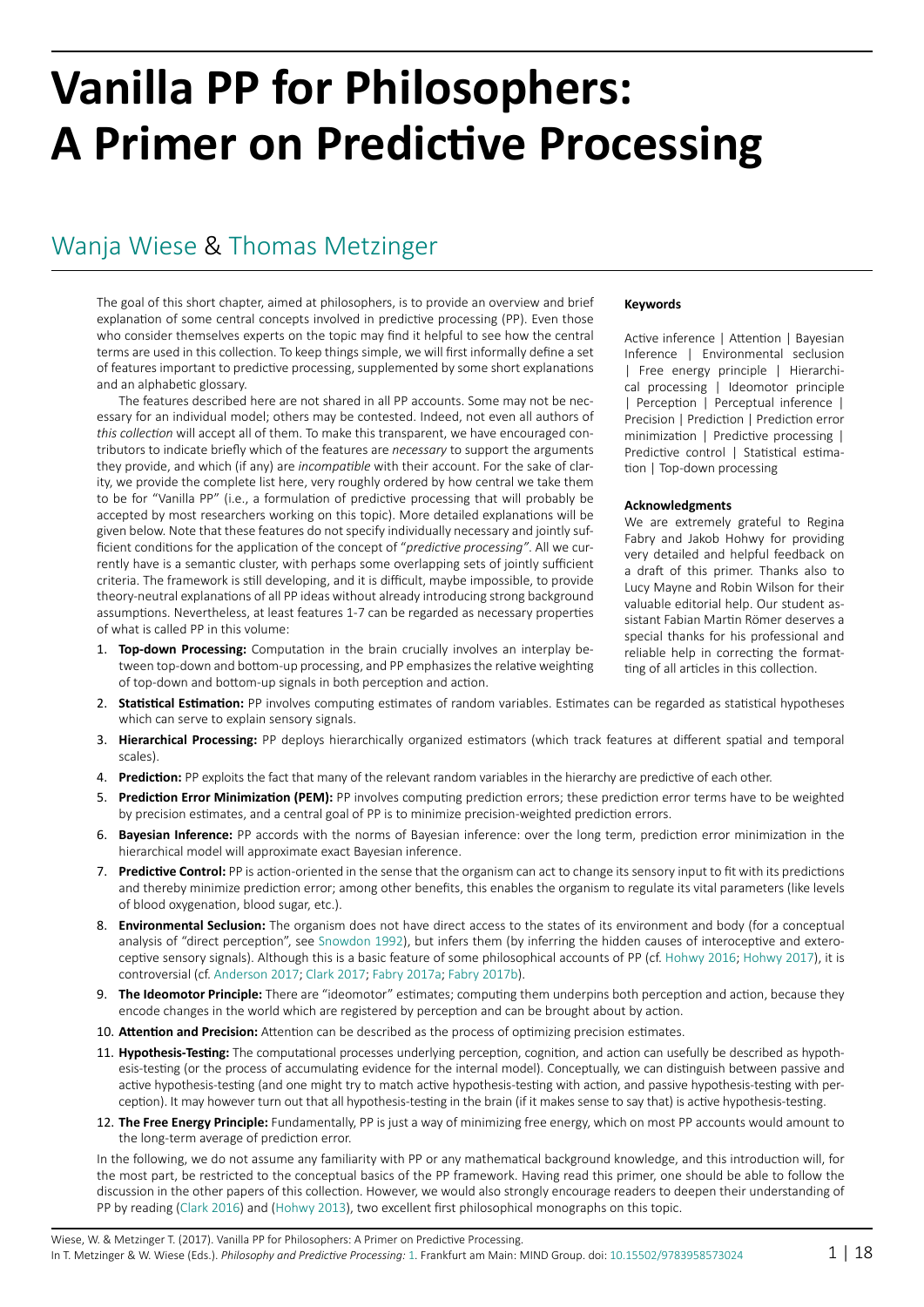## **1 What Is Predictive Processing? Seven Core Features**

Predictive processing (PP) is a framework involving a general computational principle which can be applied to describe perception, action, cognition, and their relationships in a single, conceptually unified manner. It is not directly a theory about the underlying neural processes (it is computational, not neurophysiological), but there are more or less specific proposals of how predictive processing can be implemented by the brain (see, e.g., [Engel et al. 2001](#page-15-4); [Friston 2005;](#page-15-5) [Wacongne et al. 2011](#page-17-1); [Bastos et al.](#page-14-1) [2012](#page-14-1); [Brodski et al. 2015](#page-14-2)). Moreover, it seems that at least some of the principles which can be applied to descriptions on subpersonal (e.g., computational or neurobiological) levels of analysis can also be applied to descriptions on the personal level (e.g., to agentive phenomena, the structure of reasoning, or phenomenological reports which describe the contents of consciousness). This is one reason why PP is philosophically interesting and relevant. If the theory is on the right track, then:

- 1. it may provide the means to build new conceptual bridges between theoretical and empirical work on cognition and consciousness,
- 2. it may reveal unexpected relationships between seemingly disparate phenomena, and
- 3. it may unify to some extent different theoretical approaches.

But what is PP in the first place? Here is a relatively early formulation of one of its key ideas:<sup>1</sup>

Wenn die Anschauung sich nach der Beschaffenheit der Gegenstände richten müßte, so sehe ich nicht ein, wie man a priori von ihr etwas wissen könne; richtet sich aber der Gegenstand (als Objekt der Sinne) nach der Beschaffenheit unseres Anschauungsvermögens, so kann ich mir diese Möglichkeit ganz wohl vorstellen. ([Kant 1998\[1781/87\]](#page-16-3), B XVII)[2](#page-1-1)

One thing Kant emphasizes at this point in the *Critique of Pure Reason* is that our intuitions (*Anschauungen*), which constitute the sensory material on which acts of synthesis are performed, are not sense-data that are simply given (cf. [Brook 2013,](#page-14-3) § 3.2). They are not just received, but are also partly shaped by the faculty of intuition (*Anschauungsvermögen*). In contemporary parlance, the idea can be expressed as follows:

Classical theories of sensory processing view the brain as a passive, stimulus-driven device. By contrast, more recent approaches emphasize the constructive nature of perception, viewing it as an active and highly selective process. Indeed, there is ample evidence that the processing of stimuli is controlled by top-down influences that strongly shape the intrinsic dynamics of thalamocortical networks and constantly create predictions about forthcoming sensory events. ([Engel et al. 2001,](#page-15-4) p. 704)

<span id="page-1-1"></span>2 "If intuition has to conform to the constitution of the objects, then I do not see how we can know anything of them a priori; but if the object (as an object of the senses) conforms to the constitution of our faculty of intuition, then I can very well represent this possibility to myself." [\(Kant 1998](#page-16-5), B xvii)

<span id="page-1-0"></span><sup>1</sup> At this point, one might have expected a reference to Helmholtz' famous idea that perception is the result of unconscious inferences — we will refer to this passage below. Helmholtz' view on perception was heavily influenced by Kant (although Helmholtz seems to have emphasized the role of learning and experience more than Kant, see [Lenoir 2006,](#page-16-4) pp. 201 & 203): "Dass die Art unserer Wahrnehmungen ebenso sehr durch die Natur unserer Sinne, wie durch die äusseren Dinge bedingt sei, wird durch die angeführten Thatsachen sehr augenscheinlich an das Licht gestellt, und ist für die Theorie unseres Erkenntnissvermögens von der höchsten Wichtigkeit. Gerade dasselbe, was in neuerer Zeit die Physiologie der Sinne auf dem Wege der Erfahrung nachgewiesen hat, suchte Kant schon früher für die Vorstellungen des menschlichen Geistes überhaupt zu thun, indem er den Antheil darlegte, welchen die besonderen eingeborenen Gesetze des Geistes, gleichsam die Organisation des Geistes, an unseren Vorstellungen haben." [\(Von](#page-17-2) [Helmholtz 1855](#page-17-2), p. 19). (Our translation: "These facts clearly show that the nature of our perceptions is as much constrained by the nature of our senses as by external objects. This is of utmost importance for a theory of our epistemic faculty. The physiology of the senses has recently demonstrated, by way of experience, exactly the same point that Kant earlier tried to show for the ideas of the human mind in general, by expounding the contribution made by the special innate laws of the mind — the organization of the mind, as it were — to our ideas.") An overview of PP's Kantian roots can be found in [Swanson 2016](#page-17-3).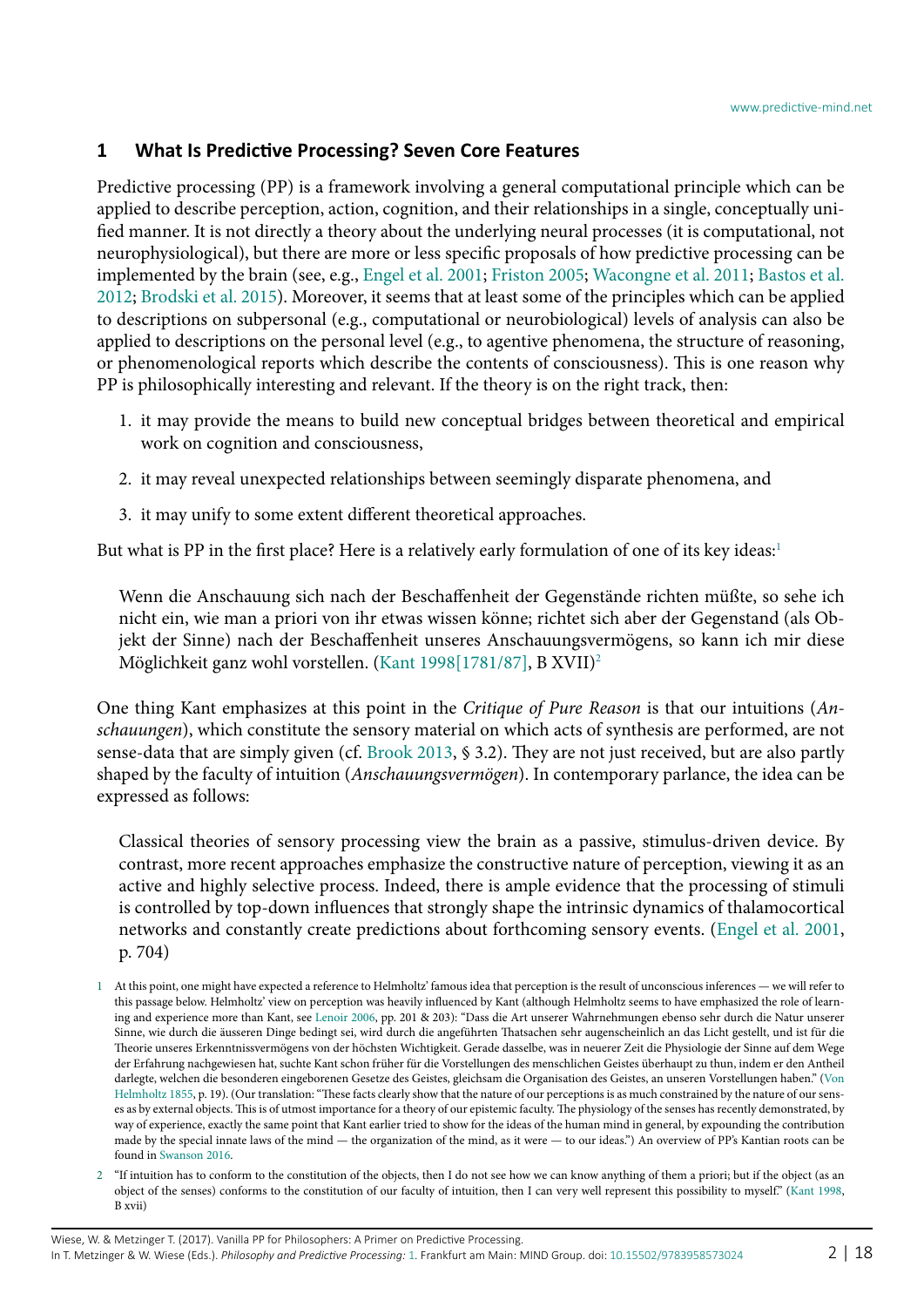This is what we here call the first feature of predictive processing: **Top-Down Processing**. As can be seen, the idea that perception is partly driven by top-down processes is not new (which is not to deny that dominant theories of perception have for a long time marginalized their role). The novel contribution of PP is that it puts an extreme emphasis on this idea, depicting the influence of top-down processing and prior knowledge as a *pervasive* feature of perception, which is not only present in cases in which the sensory input is noisy or ambiguous, but *all the time*. [3](#page-2-0) According to PP, one's brain constantly forms statistical estimates, which function as representations $^4$  $^4$  of what is currently out there in the world (feature #2, **Statistical Estimation**), and these estimates are hierarchically organized (tracking features at different spatial and temporal scales; feature #3, **Hierarchical Processing**).[5](#page-2-2) The brain uses these representations to predict current (and future) sensory input and the source of it, which is possible because estimates at different levels of the hierarchy are *predictive* of each other (feature #4, **Prediction**). Mismatches between predictions and actual sensory input are not used passively to form percepts, but only to inform *updates* of representations which have already been created (thereby anticipating, to the extent possible, incoming sensory signals). The goal of these updates is to *minimize* the *prediction error* resulting from the prediction (feature #5, **Prediction Error Minimization (PEM)**), in such a way that updates conform to the norms of **Bayesian Inference** (feature #6; more on this below). The computational principle of PEM is a general principle to which all processing in the brain conforms (at all levels of the hierarchy posited by PP). From this, it is only a small step towards describing processing in the brain as a controlled online hallucination:<sup>[6](#page-2-3)</sup>

[A] fruitful way of looking at the human brain, therefore, is as a system which, even in ordinary waking states, constantly hallucinates at the world, as a system that constantly lets its internal autonomous simulational dynamics collide with the ongoing flow of sensory input, vigorously dreaming at the world and thereby generating the content of phenomenal experience. [\(Metzinger](#page-16-6) [2004\[2003\],](#page-16-6) p. 52)

Note that the contents of phenomenal experience are only part of what is, according to PP, generated through the hierarchically organized process of prediction error minimization (most contents will be unconscious). Summing up the first six core features described above, and adding the seventh feature, we can now give a concise definition of what is called predictive processing in this collection (we will enrich the definition with features 8-12 below):

<span id="page-2-0"></span>3 Of course, it is an interesting question to what extent Kant himself saw active (top-down) influences on intuitions (*Anschauungen*) as a pervasive feature. At least some passages in the *Critique of Pure Reason* suggest that Kant laid more emphasis on the (top-down) influences exerted by our faculty of *cognizing* (the spontaneity of *concepts*):

"Unsere Erkenntnis entspringt aus zwei Grundquellen des Gemüts, deren die erste ist, die Vorstellungen zu empfangen (die Rezeptivität der Eindrücke), die zweite das Vermögen, durch diese Vorstellungen einen Gegenstand zu erkennen (Spontaneität der Begriffe); durch die erstere wird uns ein Gegenstand gegeben, durch die zweite wird dieser im Verhältnis auf jene Vorstellung (als bloße Bestimmung des Gemüts) gedacht." ([Kant 1998\[1781/87\]](#page-16-3), B 74). "Our cognition arises from two fundamental sources in the mind, the first of which is the reception of representations (the receptivity of impressions), the second the faculty for cognizing an object by means of these representations (spontaneity of concepts); through the former an object is given to us, through the latter it is thought in relation to that representation (as a mere determination of the mind)." ([Kant 1998](#page-16-5), B 74). However, a serious investigation of this question would have to focus on the influence of *unconscious* representations on the forming of intuitions (see [Giordanetti et al. 2012\)](#page-16-7).

- <span id="page-2-1"></span>4 The use of the word "representation" is not completely uncontroversial here. There is some debate about whether PP posits representations, and if so how best to describe them (see [Gładziejewski 2016](#page-16-8); [Downey 2017](#page-15-6); [Dołega 2017](#page-15-7)). It is at least possible, however, to treat representationalist descriptions of the posits entailed by PP as a representational (or intentional) gloss (cf. [Egan 2014](#page-15-8); [Anderson 2017](#page-14-0)). So, although we acknowledge that some would disagree, we believe it is useful to describe the estimates posited by PP as representations, at least for the purposes of this primer (even if some authors would argue that these posits are not representations in a strong sense).
- <span id="page-2-2"></span>5 This hierarchy of estimates entails a hierarchical generative model. A generative model is the joint distribution of a collection of random variables (see glossary). A hierarchical generative model corresponds to a hierarchy of random variables, where variables at non-adjacent levels are conditionally independent (this can, for instance, represent a hierarchy of causally related objects or events, see [Drayson 2017](#page-15-9)). The hierarchy of estimates posited by PP tracks the values of a hierarchy of random variables. A heuristic illustration of a generative model can be found in the introduction to [\(Clark](#page-15-3) [2016](#page-15-3)). We are grateful to Chris Burr for reminding us to mention generative models.
- <span id="page-2-3"></span>6 Horn [\(Horn 1980,](#page-16-9) p. 373) ascribes the idea that "vision is a controlled hallucination" to Clowes (Clowes1971). The only published statement by Clowes which comes near this formulation seems however to be: "People see what they expect to see" [\(Clowes 1969,](#page-15-10) p. 379; cf. [Sloman 1984\)](#page-17-4). More recently, a similar idea has been put forward by Grush [\(Grush 2004](#page-16-10), p. 395; he ascribes it to Ramesh Jain): "The role played by sensation is to constrain the configuration and evolution of this representation. In motto form, perception is a controlled hallucination process."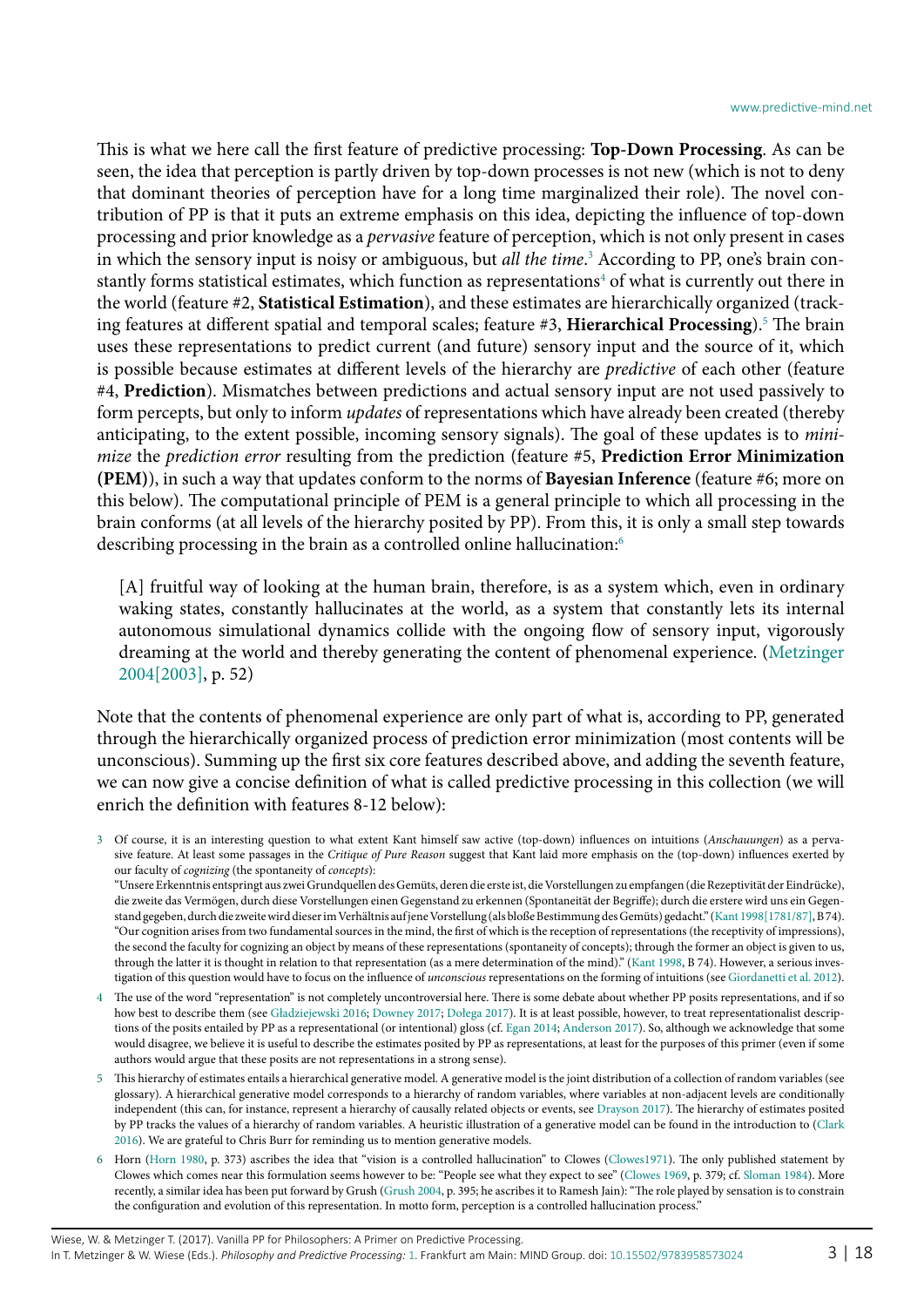Predictive Processing (PP) is

- *hierarchical* predictive coding,
- involving *precison-mediated*
- prediction error minimization, $7$
- enabling predictive *control*.

Note that this definition already goes beyond what is often referred to as *predictive coding* (especially if predictive coding is just conceived as a computational strategy for data compression, cf. [Shi and Sun](#page-17-5) [1999](#page-17-5); [Clark 2013](#page-14-4)a). Firstly, PP is hierarchical. Secondly, precision estimates can fulfil functional roles that go beyond just balancing prior assumptions and current sensory evidence in statistically optimal fashions (see [Clark 2013](#page-14-5)b). Thirdly, PP is often described as action-oriented, in the sense that it enables **Predictive Control** (feature #7; cf. [Seth 2015\)](#page-17-6). This highlights the assumption, held by some, that action is in some sense more important than perception; although perception can be described as a process of gaining knowledge about the world, the main function of gaining this knowledge lies in enabling efficient, context-sensitive action, through which the organism successfully sustains its existence. This becomes evident when PP is considered in the wider context of Friston's free-energy principle (FEP).<sup>[8](#page-3-1)</sup> Before elaborating on this, let us step back and take a look at the problem of perception, viewed from the perspective of predictive coding.

#### **2 Predictive Processing and Predictive Coding**

As for almost all features of PP (predictive processing), there are also prominent precursors of the PP view on perception. Consider the following statement by Helmholtz:

Die psychischen Thätigkeiten, durch welche wir zu dem Urtheile kommen, dass ein bestimmtes Object von bestimmter Beschaffenheit an einem bestimmten Orte ausser uns vorhanden sei, sind im Allgemeinen nicht bewusste Thätigkeiten, sondern unbewusste. Sie sind in ihrem Resultate einem Schlusse gleich, insofern wir aus der beobachteten Wirkung auf unsere Sinne die Vorstellung von einer Ursache dieser Wirkung gewinnen, während wir in der That direct doch immer nur die Nervenerregungen, also die Wirkungen wahrnehmen können, niemals die äusseren Objecte. [\(Von](#page-17-7) [Helmholtz 1867](#page-17-7), p. 430) $9$ 

The problem of perception, as conceived here, has two aspects: (1) percepts are the result of an unconscious inferential process; (2) percepts present us with properties of external objects, although in fact we can only perceive the effects of external objects. A contemporary description of this idea can be found in Dennett's 2013 monograph, *Intuition Pumps and Other Tools for Thinking*. He characterizes the curious situation in which the brain finds itself, by likening it to the following fictional scenario:

You are imprisoned in the control room of a giant robot. [...] The robot inhabits a dangerous world, with many risks and opportunities. Its future lies in your hands, and so, of course, your own future as well depends on how successful you are in piloting your robot through the world. If it is destroyed, the electricity in this room will go out, there will be no more food in the fridge, and you will die. Good luck! ([Dennett 2013,](#page-15-11) p. 102)

<span id="page-3-0"></span><sup>7</sup> The first three parts of this definition correspond roughly with the definition offered by Clark ([Clark 2013a](#page-14-4), p. 202; [Clark 2015](#page-15-12), p. 5). In [\(Clark 2013](#page-14-4)a), Clark also introduces the notion of action-oriented PP (which incorporates the fourth aspect of the definition offered here). These four features are central too to Hohwy's exposition of prediction error minimization (see the first four chapters in [Hohwy 2013\)](#page-16-2).

<span id="page-3-1"></span><sup>8</sup> More on this below. Note that it is possible to develop PP accounts without invoking FEP (so in a way PP is independent of FEP), but PP can be incorporated into FEP (see [Friston and Kiebel 2009\)](#page-15-13), so prediction error minimization can be construed as a way of minimizing free energy (which would then be a special case of FEP).

<span id="page-3-2"></span><sup>9</sup> "The psychic activities that lead us to infer that there in front of us at a certain place there is a certain object of a certain character, are generally not conscious activities, but unconscious ones. In their result they are equivalent to a conclusion, to the extent that the observed action on our senses enables us to form an idea as to the possible cause of this action; although, as a matter of fact, it is invariably simply the nervous stimulations that are perceived directly, that is, the actions, but never the external objects themselves." [\(Von Helmholtz 1985\[1925\]](#page-17-8), p. 4).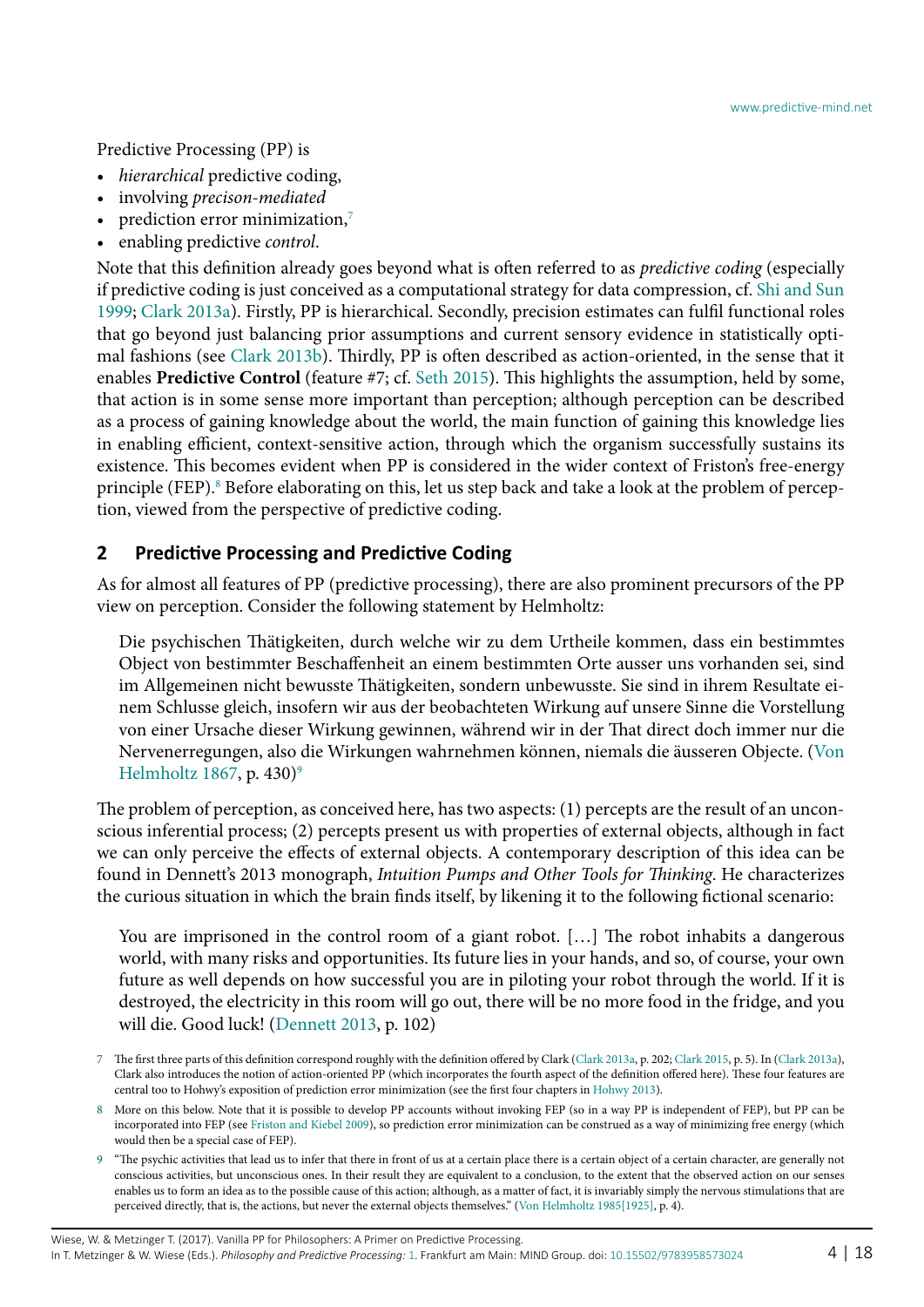The person inside the robot has only indirect access to the world, via the robot's sensors, and the effects of executed actions cannot be known but have to be inferred. This illustrates the feature we call **Environmental Seclusion** (feature #8). Environmental Seclusion is not a computational feature but an epistemological one, yet it appears in descriptions of the problems to which PP computations provide a solution.[10](#page-4-0) To find out what the different signals received by the robot mean, the person inside has to form a hypothesis about their hidden causes. The problem of inferring the causes of sensory signals is an *inverse problem*, because it requires inverting the mapping from (external, hidden) causes to (sensory) effects. This is a difficult problem (to say the least), because the same effect could have multiple causes.[11](#page-4-1) So even if the relationship between causes *C* and effects *E* could be described by a deterministic mapping,  $f: C \rightarrow E$ , the inverse mapping,  $f^{-1}: E \rightarrow C$ , would not usually exist. How does the brain solve this problem?

A first observation is that the cause of a sensory effect is underdetermined by the effect, so prior information has to be used to make a good guess about the hidden cause. Furthermore, if we know how the sensory apparatus is affected by external causes, it is easier to infer sensory effects, given information about external causes, than the other way around. So if we have some information about hidden causes, we can form a *prediction* of their sensory effects. This prediction can be compared to the actual sensory signal, and the extent to which the two differ from each other, i.e., the size of the *prediction error* gives us a hint as to the quality of our estimate of the hidden cause. We can update this estimate, compute a new prediction, again compare it with current sensory signals, and thereby (hopefully) minimize the prediction error. Ideally, it does not hurt if our first estimate of the hidden cause is really poor, as by constantly computing predictions and prediction errors, and by updating our estimate accordingly, we can become more and more confident that we have found a good representation of the hidden cause.

Let us illustrate this strategy with the following simple example. A teacher enters the classroom and finds a piece of paper on his desk, with the message "The teacher is an impostor. He doesn't even really exist." The message has been written with a fountain pen, in blue, which (as the teacher knows) excludes many of his students. To find the culprit, the teacher asks all students using fountain pens with blue ink to come to the front and, using their own pen, to write something on a piece of paper. As it turns out, this involves only three students, A, B, & C, and all use ink of different brands (which makes them distinguishable). The teacher can now form an educated guess about the hidden cause of the message ("The teacher is an impostor. He doesn't even really exist."): he assumes that student A is the culprit, and asks A to write down the same message. This can be seen as a prediction of the actual message, and by comparing them the teacher evaluates his guess about its hidden cause. If the ink looks the same there is no prediction error, and the estimate of the hidden cause does not have to be changed — the culprit has been found. If there is a difference, he can update his estimate, by assuming that, say, B has produced the message. By constantly forming predictions (messages written by the suspects) and comparing them with the actual sensory signal (the message on the desk), the teacher eventually minimizes the prediction error and finds the true culprit.

There are a lot of differences between this fictive scenario and the situation in which the brain finds itself. One is that the example involves personal-level agency (just like Dennett's giant robot thought

<span id="page-4-0"></span><sup>10</sup> Here are some examples: "For example, during visual perception the brain has access to information, measured by the eyes, about the spatial distribution of the intensity and wavelength of the incident light. From this information the brain needs to infer the arrangement of objects (the causes) that gave rise to the perceived image (the outcome of the image formation process)." ([Spratling 2016,](#page-17-9) p. 1 preprint).

<sup>&</sup>quot;The first of these (the widespread, top-down use of probabilistic generative models for perception and action) constitutes a very substantial, but admittedly quite abstract, proposal: namely, that perception and […] action both depend upon a form of 'analysis by synthesis' in which observed sensory data is explained by finding the set of hidden causes that are the best candidates for having generated that sensory data in the first place." ([Clark 2013a](#page-14-4), p. 234; but see [Clark in press,](#page-15-14) for a qualified view).

<sup>&</sup>quot;Similarly, the starting point for the prediction error account of unity is one of indirectness: from inside the skull the brain has to infer the hidden causes of its sensory input" [\(Hohwy 2013,](#page-16-2) p. 220).

<span id="page-4-1"></span><sup>11</sup> For this reason, the problem can also be described as an ill-posed problem (see [Spratling 2016\)](#page-17-9), but some authors would regard the problem of finding out how to solve this problem as ill-posed (see [Anderson 2017\)](#page-14-0).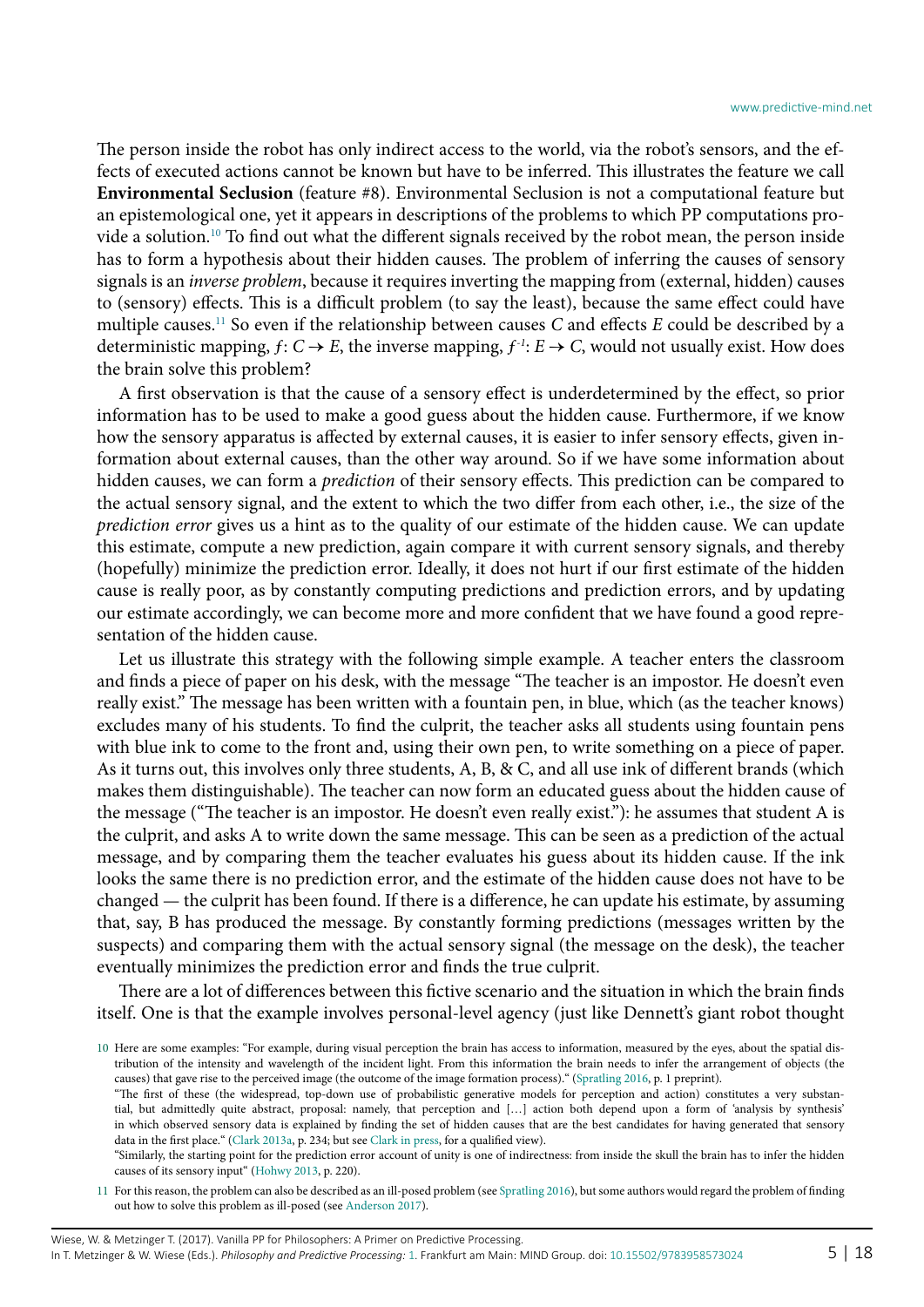experiment): the teacher tests the hypothesis that, say, student A is the culprit by asking A to write down a message. Furthermore, the number of possible hidden causes is finite, and the "prediction error" tells the teacher only that a particular student is not implicated. It does not contain any further information about the culprit; it only excludes one of the suspects. The brain cannot go through all possible hypotheses one by one, because there are (potentially) inifinite possible hidden causes in the world. Furthermore, the world is changing, so representations of hidden causes have to be dynamic: adapting to, and anticipating, all (relevant and predictable) changes in the environment. Finally, to be more realistic, the teacher example would have be extended such that the teacher forms predictions about *all* his sensory inputs *all* the time. Just as he could infer the causal interactions leading up to the note, he can infer all the causal goings-on around him all the time (including his own influence on the sensory stream).

#### **3 Predictive Processing and Bayesian Inference**

**Bayesian Inference** (feature #6) is a computational method to rationally<sup>12</sup> combine existing information, about which there is uncertainty, with new evidence. Here, uncertainty means that the information can be described in a probabilistic format, i.e., using a probability distribution. A very simple example would be a situation in which an agent is uncertain which of a finite number of hypotheses is true (as with the teacher above). Uncertainty would then be reflected by the fact that the agent assigns different probabilities to the hypotheses, without assigning a probability of 1 to any of them. But there can also be situations in which the agent's information is best modeled as being about an infinite number of possibilities ("hypotheses"), for instance, when the agent performs a noisy measurement of a quantity which could have any value in a continuous interval. In such a case, the information can be coded using a probability density function (i.e., a model), which assigns probabilities to regions (e.g., to sub-intervals). The question to which Bayesian inference provides a rational answer (using Bayes' rule) is the following: how should I update my model when I obtain new information? An example of new information would be information which an agent receives by performing a measurement (assuming the agent already has uncertain information about the quantity to be measured).

Formally, this update involves computing an *a posteriori distribution* (which is also just called the *posterior*). The posterior is obtained by combining an *a priori distribution* (also just called the *prior*) with a *likelihood*. The prior codes the information the agent already has; the likelihood codes how the domain about which the agent already has information is related to the domain of the new information obtained. A nice feature of Bayesian inference is that it can reduce uncertainty. Formally, this means that the posterior often has a lower variance — is more precise — than the prior.

Superficially speaking, there is no obvious connection between prediction error minimization (PEM) and Bayesian inference. In fact, it is not obvious why it would even be desirable to implement or approximate Bayesian inference using PEM. Nevertheless, there is one good reason. Recall that the inverse problem of perception is an ill-posed problem: sensory signals, considered as the effects of external events, cannot be mapped to the hidden states of the environment because for every sensory effect there are multiple possible external causes. In other words, there is uncertainty about the hidden causes. Given prior assumptions about these causes, and considering the sensory effects we measure as new evidence, Bayesian inference promises to give us a rational solution to the problem of how we should update our prior assumptions about hidden causes. In other words, what Bayesian inference can give us (at least in principle) is something like a "probabilistic inverse mapping". This function maps a measured sensory effect to the different (sets of) possible hidden causes, and indicates which possible causes are most likely the actual causes of sensory effects.

<span id="page-5-0"></span><sup>12</sup> Here, "rationally" means in accordance with the axioms of probability, and with the definition of conditional probability; it can also be shown that Bayesian inference is optimal in an information-theoretic sense (see [Zellner 1988\)](#page-17-10).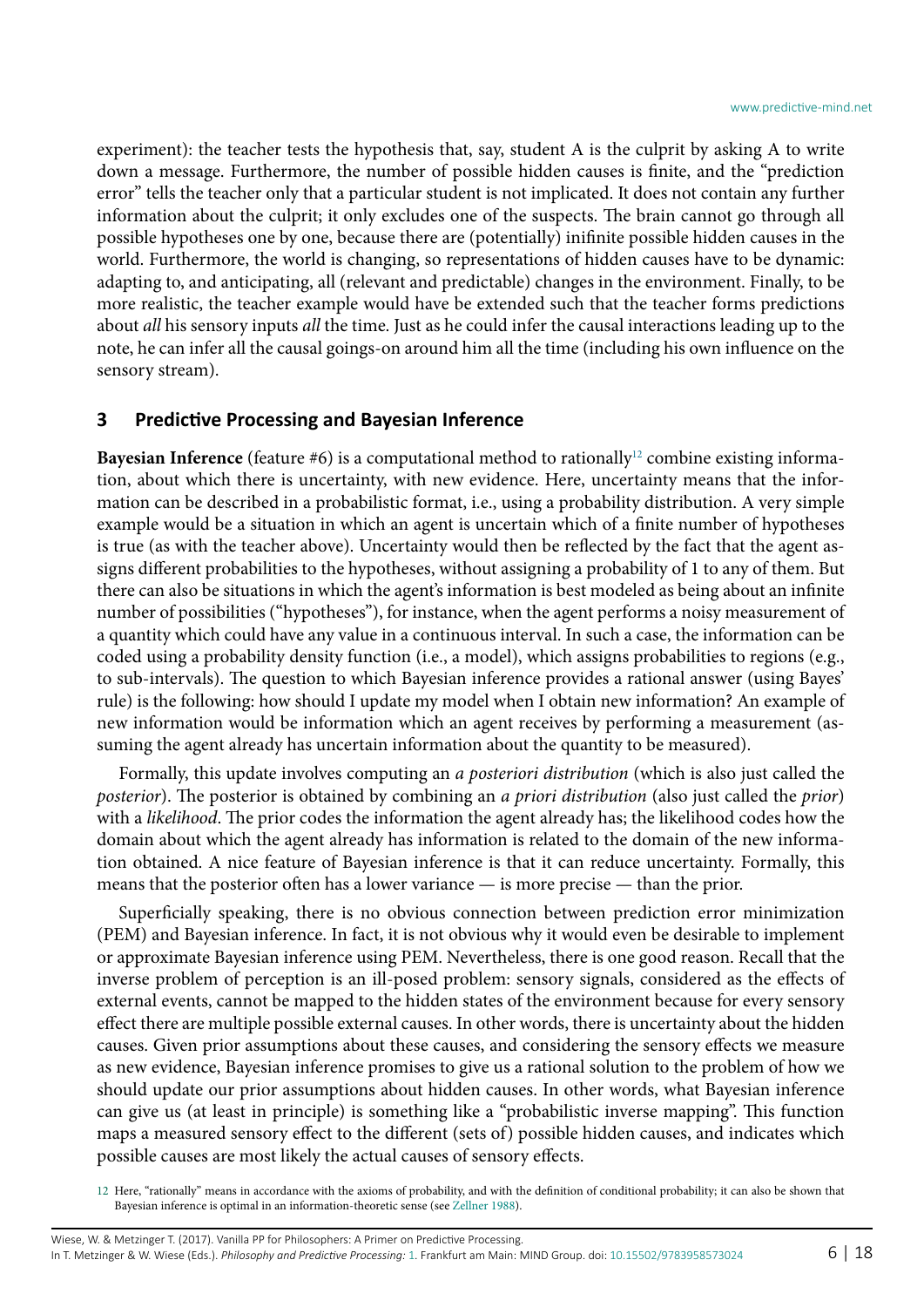But why do we need PEM if we have Bayesian inference? The answer is that Bayesian inference can be computationally complex, even intractable. In simple cases, it is possible to compute the posterior analytically; in other cases, it has to be approximated. In yet other cases, it may be possible to compute the posterior, but what one would really like to have is the *maximizer* of the posterior (for instance, a single hypothesis that is most likely, after having taken the new evidence into account). Finding the maximizer may again be computationally demanding and can require approximative methods. Some approximative methods involve prediction error minimization. While the motivation for Bayesian inference is independent of prediction error minimization, once Bayesian inference is regarded as a solution to the problem of perception, prediction error minimization can provide a solution to the problem of computing Bayesian updates.

Note that Bayesian inference also works for hierarchical models. Assuming that variables at non-adjacent levels in the hierarchy are conditionally independent, estimates can be updated in parallel at the different levels (cf. [Friston 2003](#page-15-15), p. 1342), which ideally yields a globally consistent set of estimates (in practice, things are complicated, as [Lee and Mumford 2003,](#page-16-11) p. 1437, point out). Here, the idea is that most objects in the world do not directly influence each other causally, but they are still objects in the *same* world, which means that causal interactions between two arbitrary objects are usually *mediated* by other objects. Similarly, different features of a single object are not completely independent, because they are features of the *same* object, but this does not mean representations of these features must always be jointly processed. For instance, a blue disc can be represented by representing a certain color (blue) at a certain place, and a certain shape (a disc) at the same place. Information about the location of the color gives me information about the location of the shape. If I have a separate representation of the disc's location, however, I can treat the color and the shape as (conditionally) independent, i.e., given the disc's location, information about the color does not give me new information about the shape. Computationally, this allows for sparser representations, which may also be reflected by functional segregation in the brain (cf. [Friston and Buzsáki 2016,](#page-15-16) who explore this with a focus on the temporal domain).

### **4 Predictive Processing and the Ideomotor Principle**

So far, prediction error minimization has only been described as a way of generating percepts in accordance with sensory input. The primary role of prediction error minimization may not however be to infer hidden causes in the world, but to bring about changes in the world that help the agent stay alive (see section [7](#page-10-0) below). Moreover, the primary target for such changes may not be the external but the internal environment of the agent, i.e., its body. In biological systems, organismic integrity is a top-level priority, because a stable organism (which can control its internal states) can survive in different environments, whereas an unstable organism may not survive even in friendly environments. This has been pointed out by Anil Seth:

PP may apply more naturally to interoception (the sense of the internal physiological condition of the body) than to exteroception (the classic senses, which carry signals that originate in the external environment). This is because for an organism it is more important to avoid encountering unexpected interoceptive states than to avoid encountering unexpected exteroceptive states. A level of blood oxygenation or blood sugar that is unexpected is likely to be bad news for an organism, whereas unexpected exteroceptive sensations (like novel visual inputs) are less likely to be harmful and may in some cases be desirable […]. [\(Seth 2015,](#page-17-6) p. 9)

Clearly, the goal of interoceptive inference is not simply to infer the internal condition of the body, but to enable *predictive control* of vital parameters like blood oxygenation or blood sugar (feature #7). Seth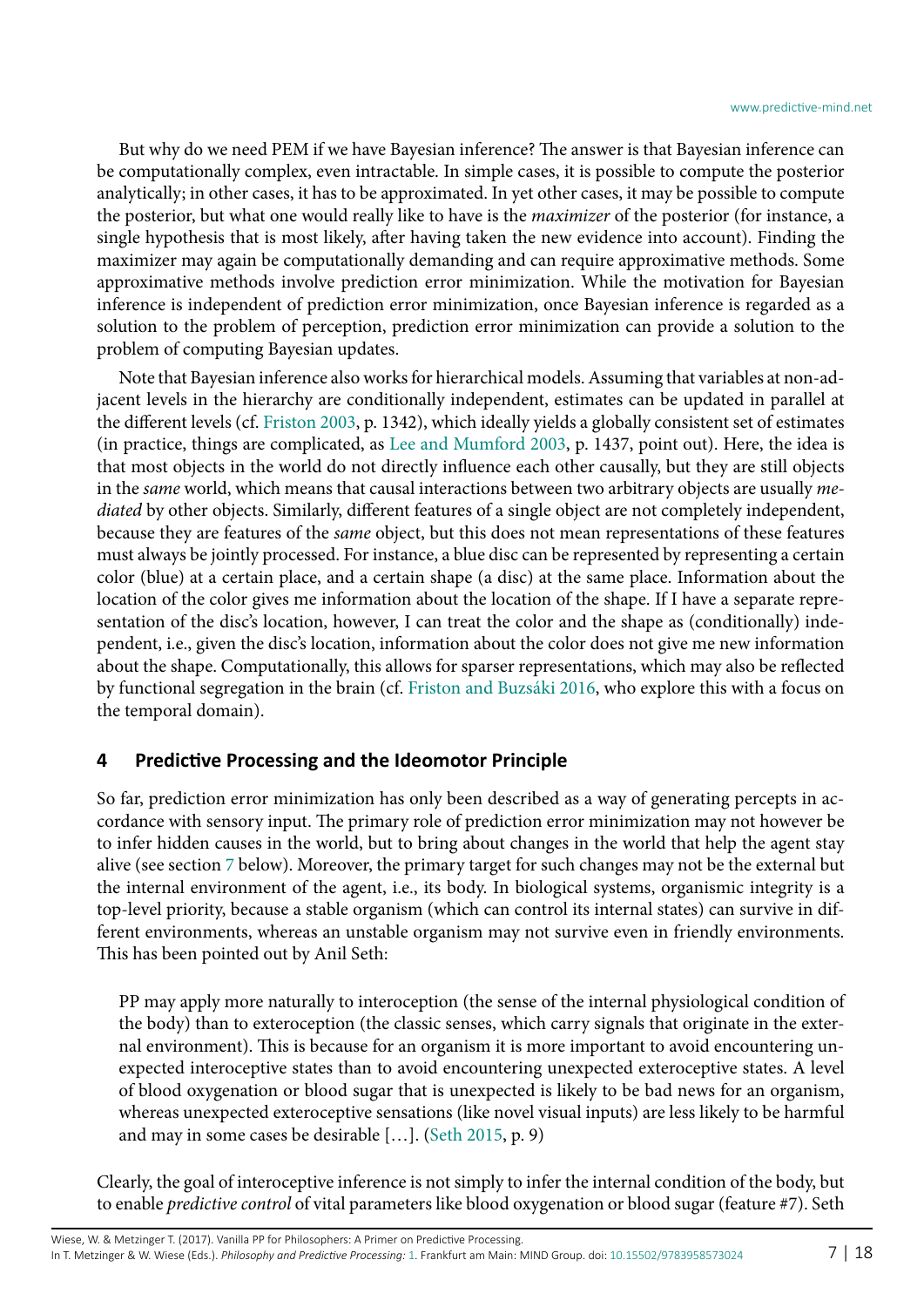provides the following example. When the brain detects a decline in blood sugar through interoceptive inference, the resulting percept (a craving for sugary things) will lead to prediction errors

at hierarchically-higher levels, where predictive models integrate multimodal interoceptive and exteroceptive signals. These models instantiate predictions of temporal sequences of matched exteroceptive and interoceptive inputs, which flow down through the hierarchy. The resulting cascade of prediction errors can then be resolved either through autonomic control, in order to metabolize bodily fat stores (active inference), or through allostatic actions involving the external environment (i.e., finding and eating sugary things). ([Seth 2015,](#page-17-6) p. 10)

Interoceptive prediction error minimization is therefore an illustrative example of how perception and action are coupled, according to PP. A goal of interoceptive PEM is to keep the organism's vital parameters (such as its blood sugar level etc.) within viable bounds, and this involves both accurately inferring the current state of these parameters and actively changing them (when necessary). Here is how Friston puts it (in terms of minimizing free energy, which under certain assumptions entails minimizing prediction error):

Agents can suppress free energy by changing the two things it depends on: they can change sensory input by acting on the world or they can change their recognition density by changing their internal states. This distinction maps nicely onto action and perception […]. [\(Friston 2010](#page-15-17), p. 129)

In short, the error between sensory signals and predictions of sensory signals (derived from internal estimates) can be minimized by changing internal estimates and by changing sensory signals (through action). What this suggests is that the same internal representations which become active in perception can also be deployed to enable action. This means that there is not only a common data-format, but also that at least some of the representations that underpin perception are numerically identical with representations that underpin action.

This assumption is already present in James' *ideomotor theory* [\(James 1890](#page-16-12)),<sup>13</sup> the core of which is summed up as follows by James: "[T]he idea of the movement M's sensory effects will have become an immediately antecedent condition to the production of the movement itself." ([James 1890,](#page-16-12) p. 586; italics omitted). More recently, this has been picked up by *common coding* accounts of action repre-sentation (see [Hommel et al. 2001;](#page-16-13) [Hommel 2015;](#page-16-14) [Prinz 1990\)](#page-17-11).<sup>[14](#page-7-1)</sup> The basic idea is always similar: The neural representations of hidden causes in the world overlap with the neural underpinnings of action preparation (which means parts of them are numerically identical). In other words, there are "ideomotor" representations, which can function both as percepts and as motor commands.[15](#page-7-2)

Computationally, the **Ideomotor Principle** (feature #9) exploits a formal duality between action and perception. The duality is this: If I can perceptually access a state of affairs *p*, this means *p* has some perceivable consequences (or constituents) *c*; action is goal-oriented, so by performing an action I want to bring about some state of affairs *p*. This means action can also be described as a process in which the perceivable consequences *c* of *p* are brought about, and perception can be described as the process by which the causes of a hypothetical action (which brings about *p,* and thereby *c*) are inferred

<span id="page-7-0"></span><sup>13</sup> Another precursor of the idea can be found in the works of Herbart [\(Herbart 1825,](#page-16-15) pp. 464 f.) and Lotze [\(Lotze 1852,](#page-16-16) pp. 313 f.).

<span id="page-7-1"></span><sup>14</sup> A review of ideomotor approaches can be found in ([Badets et al. 2014](#page-14-6)). A historical overview can be found in ([Stock and Stock 2004\)](#page-17-12).

<span id="page-7-2"></span><sup>15</sup> Strictly speaking, ideomotor representations are sometimes just regarded as late (high-level) contributions to perception, and as the (early) precursors of action (in the following quotation, "TEC" denotes the theory of event coding (TEC)): "TEC does not consider the complex machinery of the 'early' sensory processes that lead to them. Conversely, as regards action, the focus is on 'early' cognitive antecedents of action that stand for, or represent, certain features of events that are to be generated in the environment (= actions). TEC does not consider the complex machinery of the 'late' motor processes that subserve their realization (i.e., the control and coordination of movements). Thus, TEC is meant to provide a framework for understanding linkages between (late) perception and (early) action, or action planning." [\(Hommel et al. 2001](#page-16-13), p. 849)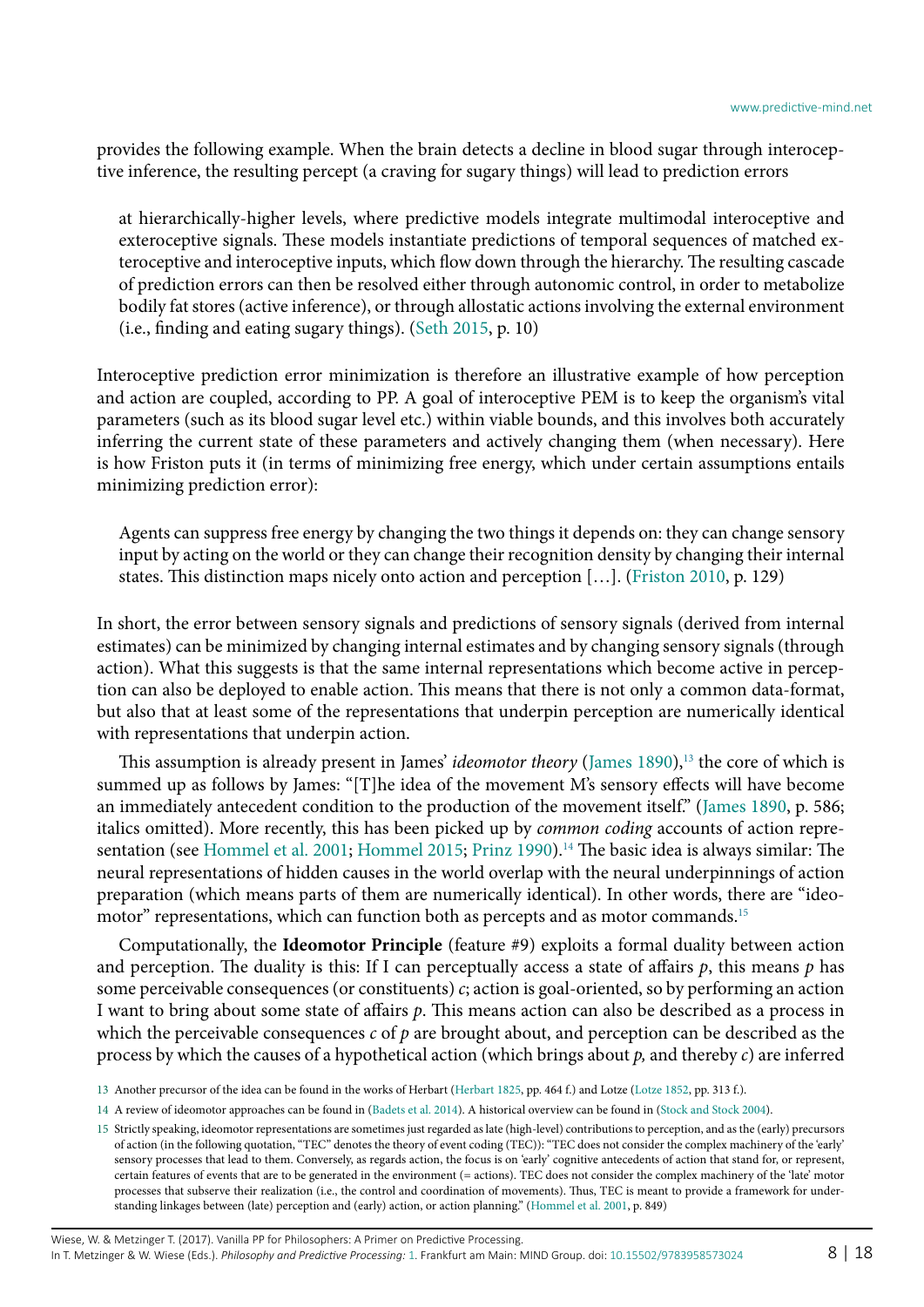(for a rigorous description of this idea, see [Todorov 2009](#page-17-13)). The computational benefits of this dual perspective are reaped in the notion of *active inference* (developed by Friston and colleagues):

In this picture of the brain, neurons represent both cause and consequence: They encode conditional expectations about hidden states in the world causing sensory data, while at the same time causing those states vicariously through action. [...] In short, active inference induces a circular causality that destroys conventional distinctions between sensory (consequence) and motor (cause) representations. This means that optimizing representations corresponds to perception or intention, i.e. forming percepts or intents. ([Friston et al. 2011,](#page-15-18) p. 138) [16](#page-8-0)

*Active* inference is often distinguished from *perceptual* inference. Since both are realized by minimizing prediction error, however, and since their implementations may not be neatly separable, *active inference* is also used as a more generic term, especially by Friston and colleagues. In the context of the free-energy principle (see below), it denotes the computational processes which minimize free energy and underpin both action and perception: "Active inference — the minimisation of free energy through changing internal states (perception) and sensory states by acting on the world (action)." ([Friston et al. 2012a](#page-15-19), p. 539)[.17](#page-8-1)

Common to both action and perception is (unconscious, approximatively Bayesian) inference. Since neural structures underpinning action and perception, respectively, are assumed to overlap, active and perceptual inference work in tandem[.18](#page-8-2) This updated and enriched version of the **Ideomotor Principle** thereby provides a unifying perspective on action and perception, while its deeper implications and challenges are only beginning to be explored.<sup>19</sup>

#### **5 Attention and Precision**

One of the many fruitful ideas formulated in the PP framework is that the allocation of attention can be analyzed as the process of optimizing precision estimates (feature #10). This was first put forward by Karl Friston and Klaas Stephan ([Friston and Stephan 2007\)](#page-15-20) (two important papers extending this idea are [Feldman and Friston 2010](#page-15-21) and [Hohwy 2012\)](#page-16-17). Since precision estimates function as weightings of prediction error terms, the precision associated with a prediction error influences its impact on processing at other levels. This means that increasing estimated precision can enhance the depth of processing of a stimulus. Furthermore, precision estimates can be changed in a bottom-up and a topdown fashion: Bottom up, precision can be estimated as a function of obtained samples (e.g., as the inverse of the sample variance); top down, precision estimates can be modulated in contexts in which increases or decreases of precision are anticipated, or can function as goal-representations for mental action ([Metzinger 2017](#page-16-18)). The difference between bottom-up and top-down changes in precision estimates can be linked to the difference between endogenous and exogenous attention (for details, see [Feldman and Friston 2010](#page-15-21) and [Hohwy 2012](#page-16-17)).

Using this precision-optimization account of attention, it is possible to draw a connection between action and attention. Recall that according to the ideomotor principle, some neural structures are part of the neural underpinnings of both action and perception. Assume that neural structure *N* becomes active when I perceive a person scratching her chin and when I myself am about to scratch my chin.

<span id="page-8-0"></span><sup>16</sup> This resonates with the "principle of reafference" (*Reafferenzprinzip*) of Holst and Mittelstaedt [\(Von Holst and Mittelstaedt 1950](#page-17-14)), which also stresses that the neural events accompanying perception can not only be regarded as effects of sensory signals but also as their causes, because they can influence sensory signals (through action).

<span id="page-8-1"></span><sup>17</sup> See also [\(Clark 2016](#page-15-3), p. 181) and [\(Burr 2017](#page-14-7)).

<span id="page-8-2"></span><sup>18</sup> The same idea is exploited in recent work by Lake, Salakhutdinov, and Tenenbaum on concept learning: the system recognizes visual characters by inferring a "probabilistic program", which is a generative model that can be used to generate the visual input (cf. [Lake et al. 2015,](#page-16-19) p. 1333).

<span id="page-8-3"></span><sup>19</sup> For instance, ([Wiese](#page-17-15) 2016) argues that, if the PP version of the ideomotor theory is on the right track, action is enabled by systematic misrepresentations; [\(Colombo 2017](#page-15-22)) argues that PP challenges the Humean theory of motivation, in that appeals to desire and value may not be necessary to account for social motivation, while minimizing social uncertainty may.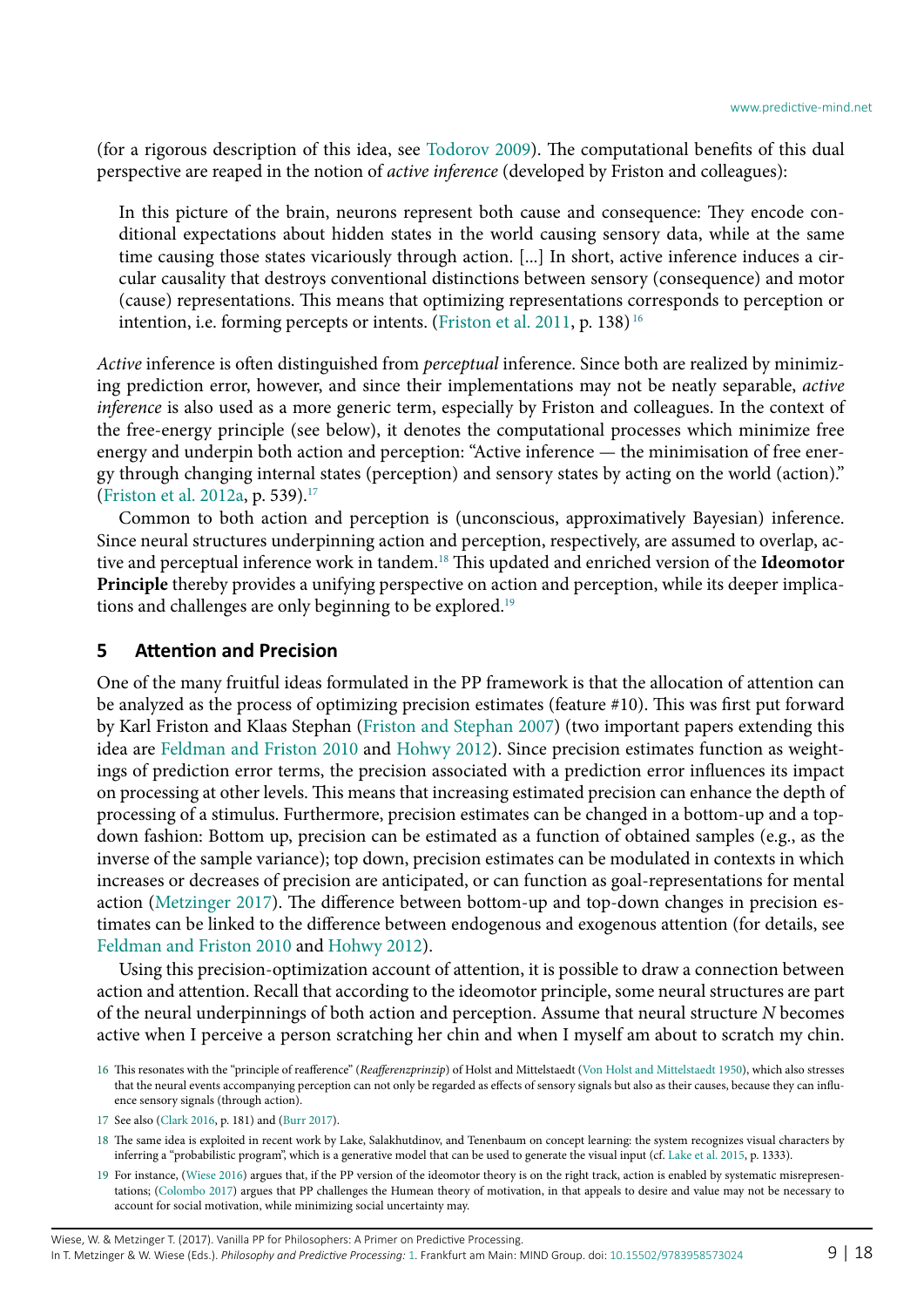Following Friston et al. [\(Friston et al. 2011,](#page-15-18) p. 138), *N* could function both as a percept and as an intent, though it usually only functions as one of them. So, unless I suffer from echopraxia, perceiving a movement will not usually cause me to move in the same way (although there are situations in which persons do mimic each other to some extent, see [Quadt 2017](#page-17-16)). This can be accounted for within the framework of PP by noting the following: the hypothesis that I am scratching my chin will yield proprioceptive and other sensory predictions (which describe, for example, the states of my muscles when my arm is moving). Unless I am in fact scratching my chin, these predictions will be in conflict with sensory signals, so there will be a large prediction error, which will lead to an update of the hypothesis that I am scratching my chin. In other words, the hypothesis cannot be sustained in the presence of such prediction errors. So to enable movement, precision estimates associated with sensory prediction errors must be cancelled out by top-down modulation. Combining this with the hypothesis that attention increases precision estimates, one could describe this as a process of *attending away* from somatosensory signals. Conversely, attending to sensory stimuli should impair normal movement (see [Limanowski 2017](#page-16-20)).

This connection between action and attention is also exploited in accounts of self-tickling (see [Van](#page-17-17) [Doorn et al. 2014;](#page-17-17) [Van Doorn et al. 2015](#page-17-18)). Deviances in precision estimates have been linked to attention and motor disorders, and raised in the context of autism and schizophrenia (see [Gonzalez-Gadea](#page-16-21) [et al. 2015;](#page-16-21) [Palmer et al. 2015](#page-16-22); [Van de Cruys et al. 2014;](#page-17-19) [Friston et al. 2014](#page-16-23); [Adams et al. 2016\)](#page-14-8). This is only one example of how the PP approach may possess great heuristic fecundity and explanatory power for cognitive neuropsychiatry and related fields.

### **6 The Brain as a Hypothesis-Tester**

We mentioned above that a person trapped in a giant robot (recall Dennett's thought experiment) has to form hypotheses about their environment. One reason why PP may seem appealing to some, if dubious to others, is that it applies personal-level descriptions of this kind to the computational level of description (cf. the paper "The hypothesis testing brain", [Hohwy 2010](#page-16-24), feature #11). However, such descriptions can at least be heuristically fruitful in trying to answer the question of why we perceive the world the way we do, in particular, the question of what the formal principles of perceptual organization are. Richard Gregory's classic paper "Perceptions as hypotheses" famously probes the idea that percepts *explain* sensory signals, and that they have *predictive power* [\(Gregory 1980](#page-16-25), pp. 182, 186). Helmholtz already suggested an extended version of this idea, namely that movements could be regarded as experiments:

[W]ir beobachten unter fortdauernder eigener Thätigkeit, und gelangen dadurch zur Kenntniss des Bestehens eines gesetzlichen Verhältnisses zwischen unseren Innervationen und dem Präsentwerden der verschiedenen Eindrücke aus dem Kreise der zeitweiligen Präsentabilien. Jede unserer willkührlichen Bewegungen, durch die wir die Erscheinungsweise der Objecte abändern, ist als ein Experiment zu betrachten, durch welches wir prüfen, ob wir das gesetzliche Verhalten der vorliegenden Erscheinung, d.h. ihr vorausgesetztes Bestehen in bestimmter Raumordnung, richtig aufgefasst haben. ([Von Helmholtz 1959\[1879/1887\]](#page-17-20), p. 39[\)20](#page-9-0)

A classical application in the present debate is saccadic eye movements, which are now conceptualized as an embodied form of hypothesis-testing ([Friston et al. 2012](#page-15-23)b). Apart from these heuristic considerations, if PP is on the right track we can ask if the brain *literally* engages in inference. This question is answered in the affirmative by Alex Kiefer in his contribution to this collection (see [Kiefer 2017](#page-16-26)). A

<span id="page-9-0"></span><sup>20</sup> "We observe amid our own continuous activity, and thereby achieve knowledge of the existence of a lawful relation between our innervations and the presence of different impressions of temporary presentations [Präsentabilien]. All of our voluntary movements through which we change the appearance of things should be regarded as an experiment, through which we test whether we have grasped correctly the lawful behavior of the appearance at hand, i.e. its supposed existence in determinate spatial structures." (Own translation)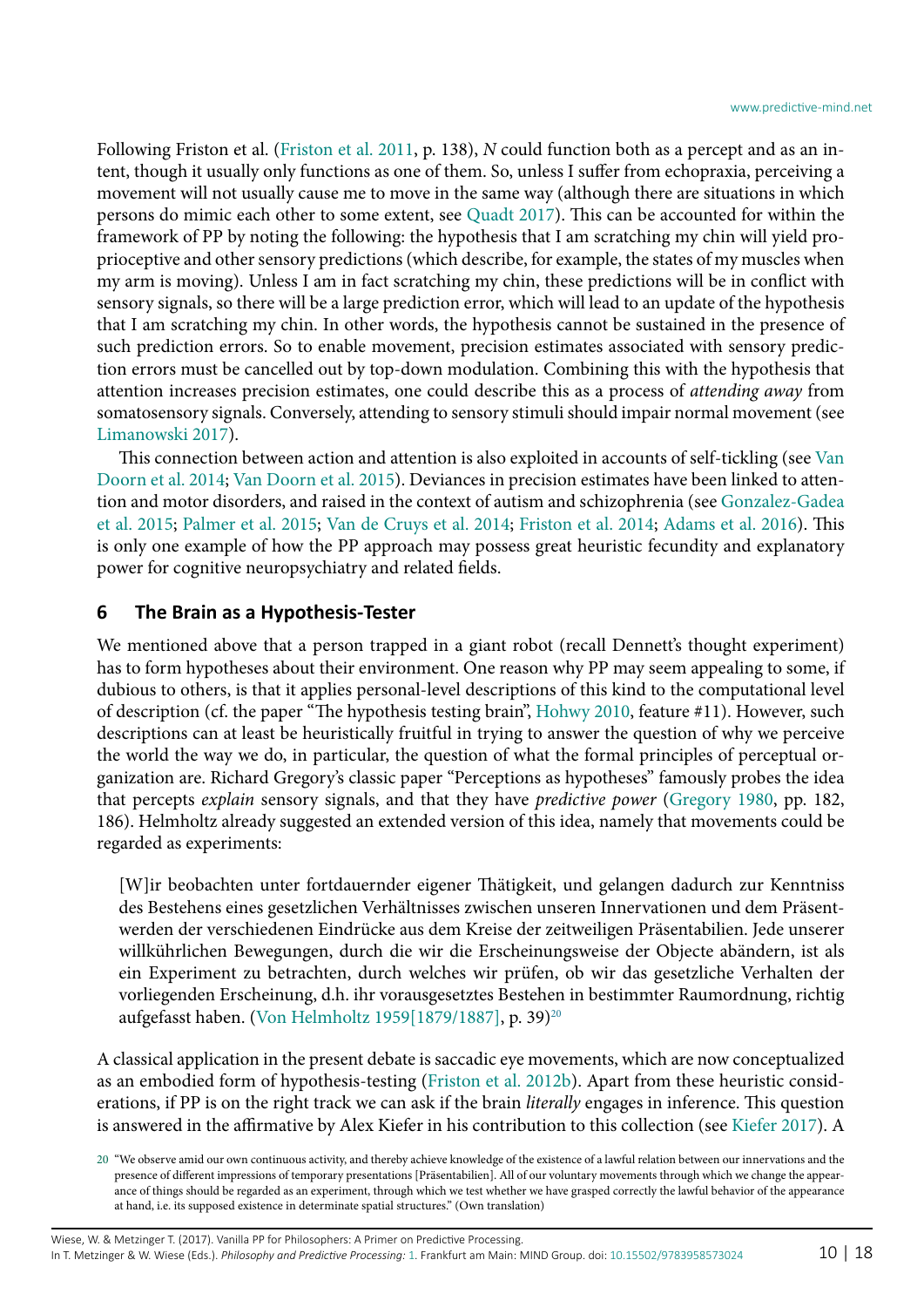skeptical position is maintained by Jelle Bruineberg (see [Bruineberg 2017](#page-14-9) and [Bruineberg et al. 2016](#page-14-10)). The more general issue of how folk psychology and PP are related, and to what extent the scientific usage of folk-psychological concepts may need to be revised, is discussed by Joe Dewhurst (see [De](#page-15-24)[whurst 2017](#page-15-24)).

#### <span id="page-10-0"></span>**7 Predictive Processing and Karl Friston's Free-Energy Principle**

Consider the following tautology: Every organism which manages to stay alive for a certain time does not die during that time. Furthermore, staying alive entails running the risk of dying. This is not supposed to be a deep insight into the concept of life, but a seemingly superficial remark about living organisms. It nonetheless has some interesting implications. For every living organism, there are deadly situations which the organism must avoid to stay alive; and perhaps the more sophisticated an organism is, the more potentially deadly situations there are. Just think about the environments in which a bacterium can survive and compare them with those in which a human being can do so. If an organism has managed to stay alive for a certain time, this means it has (thus far) avoided any deadly situations.

If we make a list of possible situations in which an organism *could* find itself, and compare this list with the possible situations in which the organism is able to *survive*, we will find two things:

- 1. for most organisms (e.g., human beings), the second list will be drastically shorter than the first (because there are a lot of deadly situations); and
- 2. if we observe an organism which is capable of surviving for a decent amount of time, at a random point during its lifetime, it is very likely to be found in a situation from the second list (this echoes the tautology at the beginning of this section).

We can re-express these two observations in a slightly more technical way. Let us call the set of all possible states in which an organism could be its *state space*, where a state is defined by the current sensory signals received by the organism's sensory system. In principle, we can now define a probability distribution over this state space which assigns probabilities to the different regions in this space and describes how likely it is to find the organism in the respective regions during its lifetime. Certain regions will have a high probability (e.g., a fish is likely to be found in water); others will have a low probability (a fish is unlikely to be found outside of water). Furthermore, *most* regions of state space will have a low probability (because there are so many deadly situations). Formally, this means that the *entropy* of the probability distribution is low (it would be maximal if it assigned probabilities uniformly to the different regions of state space; see below for a simple formal example). With this probability distribution in hand, we can now make a bet on where in its state space the organism will be found, if observed at an arbitrary moment during its lifetime. Since the distribution assigns extremely low probabilities to most regions of state space, we can make a fairly precise guess (e.g., we can guess that a fish will be in water, that a freshwater fish will be in fresh water, and so on).

Now consider the following. Throughout the lifetime of the fish, we take repeated samples of its states and construct an *empirical distribution* using these samples. An empirical distribution assigns probabilities which reflect the *frequency* with which samples were (randomly) drawn from the different regions. As a simple example, think of a device which produces one of two numbers, 0 and 1, whenever a button is pushed, and the two numbers are produced with certain probabilities unknown to the agent. It could be that both numbers are produced with the same probability (0.5), or that one is produced much more frequently than the other (say, 0 is produced with probability 0.9, and 1 is produced with probability 0.1). Every time one presses the button, one notes which number has been produced (this is a single sample), and by counting how often each number is produced one can construct an empirical distribution using the relative frequencies. For instance, if 14 out of 100 samples are 0, and the other 86 samples are 1, the empirical distribution could assign the probability 0.14 to 0 and 0.86 to 1. The entropy of this distribution would be approximately 0.58.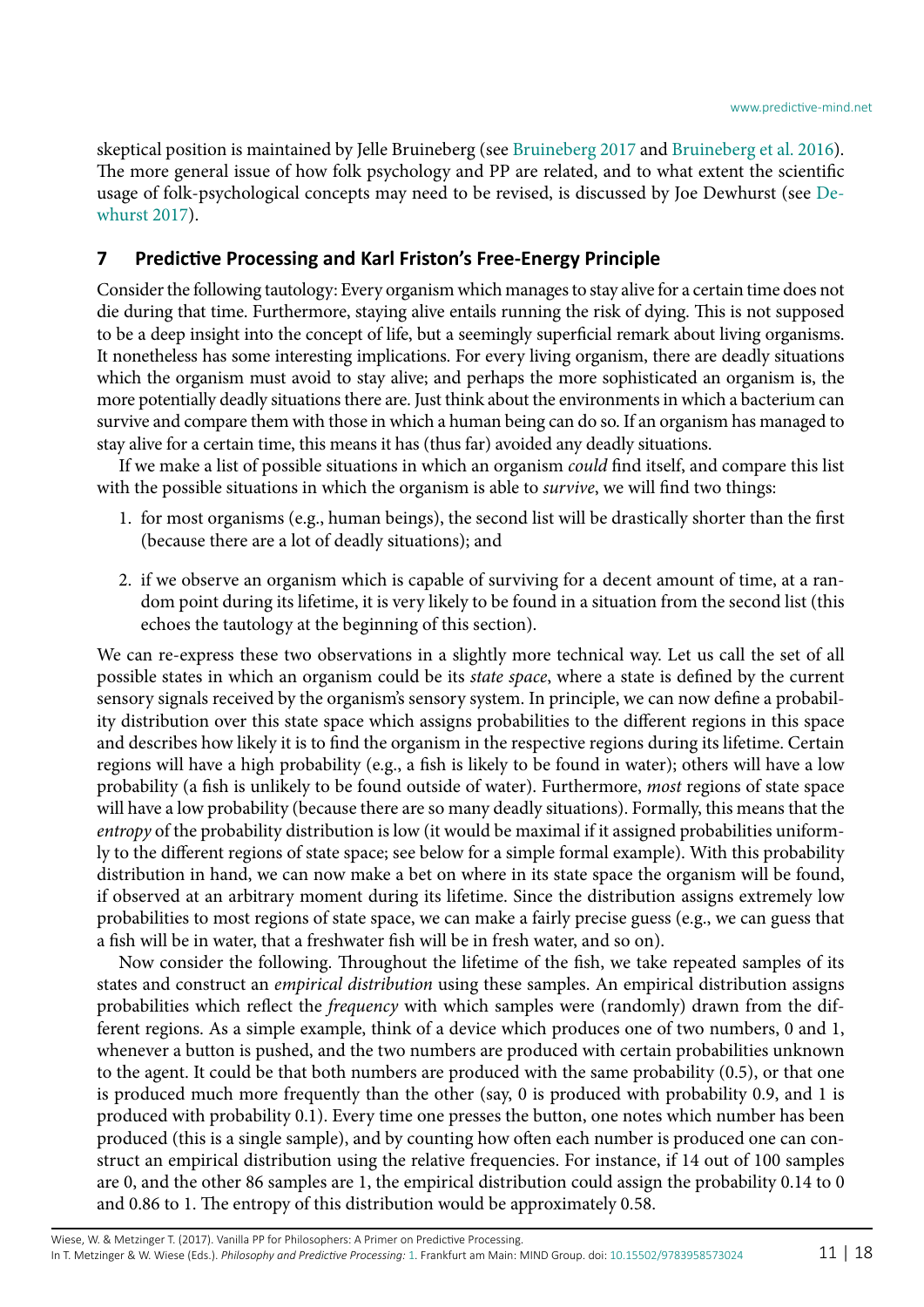But what is entropy in the first place? It is the average surprise of (in this case) the different outputs of the device. Here, surprise (also called "surprisal") is a technical notion for the negative logarithm of an event's probability. The average surprise (the entropy) is now computed as follows: *H* = –[0.14 \*  $log(0.14) + 0.86 * log(0.86)$ . If this quantity is low, it is because the surprise values of the individual outcomes are low (or at least most of them). So to have a low entropy, the surprise of states must be low at any time (or at least most of the time).

We can again apply this to the fish example. Most of the time, the fish will be in unsurprising states. Given exhaustive knowledge about the fish, we can in principle describe the regions of the state space in which the fish is likely to be found, and construct an "armchair" probability distribution that reflects this knowledge. Or we can observe the fish and note the relative frequencies with which it is found in different regions of its state space. In the long run, this empirical distribution should become more and more similar to the "armchair" distribution. (This is an informal description of the *ergodicity* assumption, which is a formally defined feature of certain random processes, see [Friston 2009](#page-15-25), p. 293.)

So far, we have observed the fish from the outside, from the observer's perspective. What happens if we change our point of view and observe the fish from "the animal's perspective" (as [Eliasmith 2000,](#page-15-26) pp. 25 f., calls it)? The key difference is that we do not even know the fish's current state. An organism gains knowledge about its own current state by sensory measurements, but these measurements provide the organism with only partial and perhaps noisy information. What is more, the organism does not have access to the probability distribution relative to which the surprisal of its states can be computed. Here, the free-energy principle (FEP) provides a principled solution (feature #12).

The general strategy of FEP consists of two steps. The first is to try to match an internally coded probability distribution (a recognition distribution) to the true posterior distribution of the hidden states, given sensory signals. The second is to try to change sensory signals in such a way that the surprise of sensory and hidden states is low at any given time. This may seem to make matters even worse, because now there are two problems: How can the recognition distribution be matched to an unknown posterior, and how can the surprise of sensory signals be minimized, if the distribution relative to which the surprise is defined is unkown? The ingenuity of FEP consists in solving both problems by minimizing free energy. Here, free energy is an information-theoretic quantity, the minimization of which is possible from the animal's perspective (for details, see [Friston 2008;](#page-15-27) [Friston 2009;](#page-15-25) [Friston 2010\)](#page-15-17).

Explaining this requires a slightly more formal description (here, we will simplify matters; a much more detailed, but still accessible, explanation of the free-energy principle can be found in [Bogacz](#page-14-11) [2015](#page-14-11)). Firstly, "matching" the recognition distribution to an unknown posterior is just an approximation to Bayesian inference in which the recognition distribution is assumed to have a certain form (e.g., Gaussian). This simplifies computations. Secondly, once an approximation to the true model is computed, free energy constitutes a tight bound on the surprisal of sensory signals. Hence, minimizing free energy by changing sensory signals will, implicitly, minimize surprisal.

Note that the connection between FEP and Bayesian inference is straightforward: minimizing free energy entails approximating the posterior distribution by the recognition distribution. If the recognition distribution is assumed to be Gaussian (with the famous bell-shaped probability density function), minimizing free energy entails minimizing precision-weighted prediction errors. So at least under this assumption (which is called the *Laplace assumption* ), there is also a connection between FEP and prediction error minimization. In fact, FEP can be regarded as the fundamental theory, which can combine the different features of predictive processing described above within a single, formally rigorous framework. However, it is debatable which of these features are actually entailed by FEP. As mentioned before, **Environmental Seclusion** is an example of a controversial feature (see [Fabry](#page-15-1) [2017](#page-15-1)a; [Clark 2017\)](#page-15-0). Therefore, it could be helpful to look at specific aspects of this novel proposal not only from an empirical, but also from a conceptual and a metatheroetical perspective. This was one major motive behind our initiative, leading to the current collection of texts.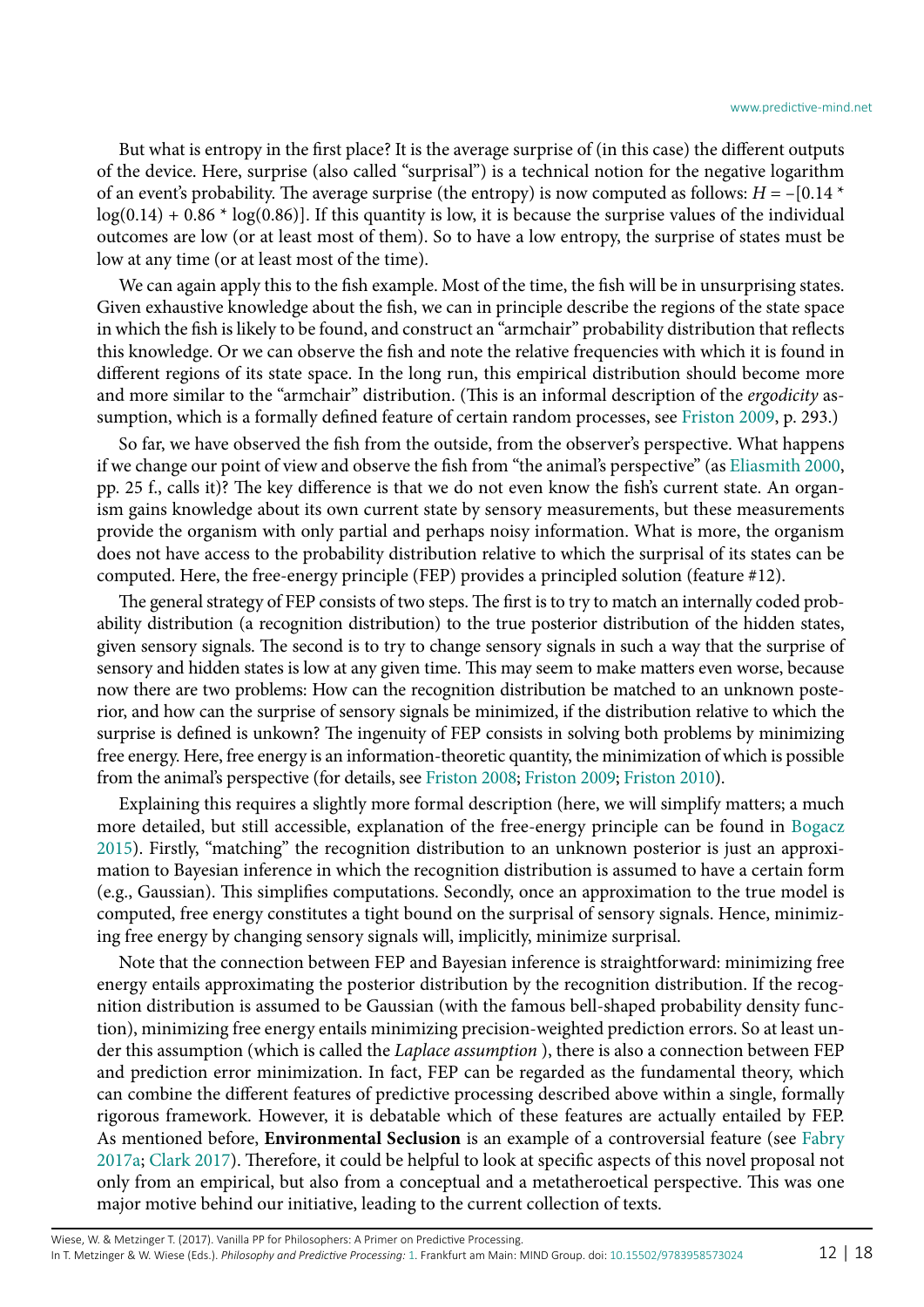

Figure 1: A schematic illustration of how minimizing free energy can, implicitly, minimize surprise. Initially, the recognition distribution will not match the true posterior distribution (of hidden causes, given sensory signals) very well. In order to improve the recognition distribution, it can be changed in such a way that the measured sensory signals become more likely, given this model (this means the model evidence is increased). One way to implement this is by minimizing prediction error. So the assumption is that sensory signals are unsurprising, and this should be reflected by the recognition distribution (i.e., the recognition distribution is altered in such a way that, relative to this distribution, sensory signals are unsurprising). Of course, it could be that the sensory signals are, relative to the true posterior, surprising. For this reason, the recognition distribution has to be tested. This is done, implicitly, by bringing about changes in the world that will, if the recognition distribution is adequate, lead to unsurprising sensory signals. This is active sampling. To some extent, sensory signals will always be surprising, so an adjustment of the recognition distribution will always be required, followed by active sampling, and a further adjustment of the recognition distribution, etc. So this bootstrapping process works through a continuous trial-and-error procedure, and depends on an intimate causal connection between the agent and its environment. Although the black arrows are meant to indicate a temporal sequence, there does not have to be a neat separation between perceptual inference and active inference, and the bootstrapping process could also start with bodily movements.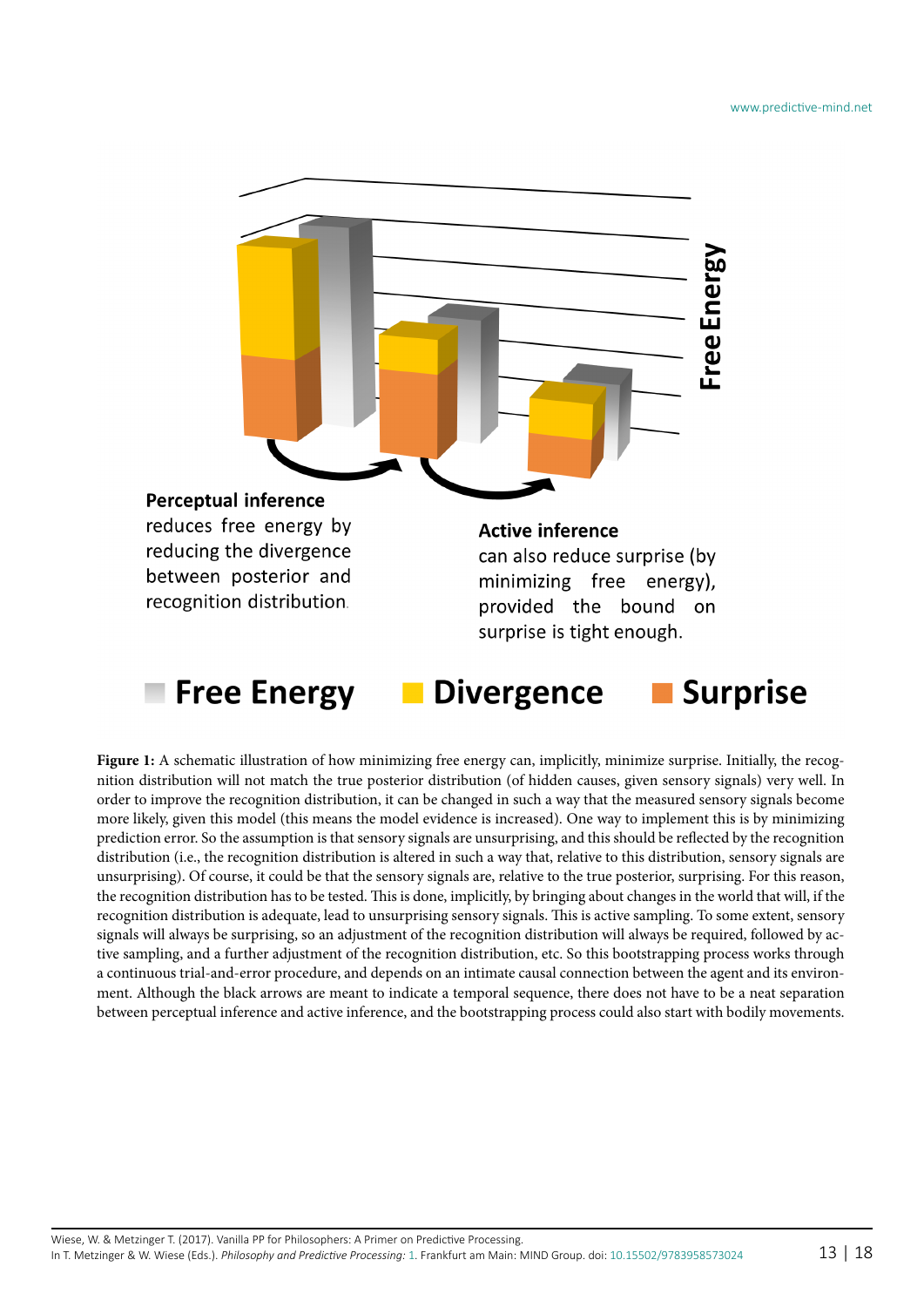#### **Glossary**

- **Active inference**: 1. Computational process in which prediction error is minimized by acting on the world ("making the world more similar to the model"), as opposed to minimizing prediction error by changing the internal model, i.e. perceptual inference ("making the model more similar to the world"). 2. Also used as a generic term for the computational processes which underpin both action and perception, and, in the context of FEP, for all computational processes that minimize free energy.
- **Bayesian inference**: Updating a model in accordance with Bayes' rule, i.e. computing the posterior distribution:  $p(c|s) = p(s|c)p(c)/p(s)$ . For an example, see [\(Harkness and Keshava 2017\)](#page-16-27).
- **Counterfactual model**: A counterfactual model is a conditional probability distribution that relates possible actions to possible future states (at least following [Friston et al. 2012](#page-15-23)b).
- **Estimator**: A statistical estimator is a function of random variables that are conceived as samples; so an estimator specifies how to compute an estimate from observed data. An estimate is a particular value of an estimator (which is computed when particular samples, i.e., realizations of random variables, have been obtained).
- **"Explaining Away"**: The notion of "explaining away" is ambiguous. 1. Some authors write that sensory signals are explained away by top-down predictions (cf. [Clark 2013](#page-14-4)a, p. 187). 2. Another sense in which the term is used is that competing hypotheses or models are explained away (cf. [Hohwy](#page-16-24) [2010,](#page-16-24) p. 137). 3. A third sense is as in *explaining prediction error away* (cf. [Clark 2013a](#page-14-4), p. 187).
- **Free energy**: In the context of Friston's FEP, free energy is not a thermodynamic quantity, but an information-theoretic quantity that constitutes an upper bound on surprisal. If this bound is tight, the surprisal of sensory signals can therefore be reduced if free energy is minimized by bringing about changes in the world.
- **Gaussian distribution**: The famous bell-shaped probability distribution (also called the normal distribution). Its prominence is grounded in the central limit theorem, which basically states that many distributions can be approximated by Gaussian distributions.
- **Generative model**: The joint probability distribution of two or more random variables, often given in terms of a prior and a likelihood:  $p(s,c) = p(s|c)p(c)$ . (Sometimes, only the likelihood  $p(s|c)$  is called a "generative model".) The model is generative in the sense that it models how sensory signals *s* are *generated* by hidden causes *c.* Furthermore, it can be used to *generate* mock sensory signals, given an estimate of hidden causes.
- **Hierarchy**: PP posits a hierarchy of estimators, which operate at different spatio-temporal timescales (so they track features at different scales). The hierarchy does not necessarily have a top level (but it might have a center — think of the levels as rings on a disc or a sphere).
- **Inverse problem**: From the point of view of predictive coding, the problem of perception requires inverting the mapping from hidden causes to sensory signals. This problem is difficult, to say the least, because there is not usually a unique solution, and sensory signals are typically noisy (which means that the mapping from hidden causes to sensory signals is not deterministic).
- **Prediction**: A prediction is a deterministic function of an estimate, which can be compared to another estimate (the predicted estimate). Predictions are not necessarily about the future (note that a variable can be predictive of another variable if the first carries information about the second, i.e., if there is a correlation, cf. [Anderson and Chemero 2013](#page-14-12), p. 204). Still, many estimates in PP are also predictive in the temporal sense (cf. [Butz 2017;](#page-14-13) [Clark 2013c](#page-14-14), p. 236).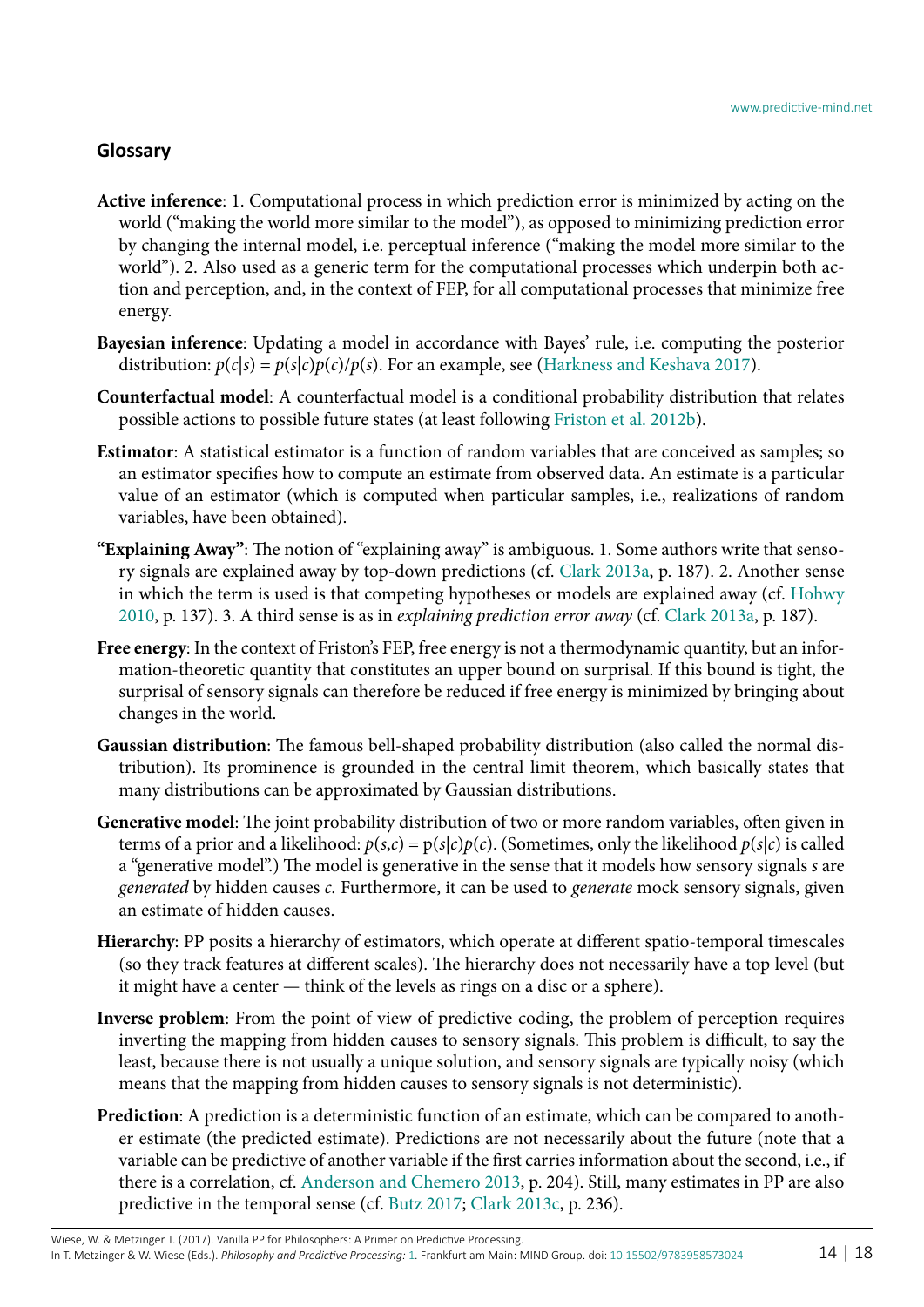- **Precision**: The precision of a random variable is the inverse of its variance. In other words, the greater the average divergence from its mean, the lower the precision of a random variable (and vice versa).
- **Random variable**: A random variable is a measurable function between a probability space and a measurable space. For instance, a six-sided die can be modeled as a random variable, which maps each of six equally likely events to one of the numbers in the set  $\{1,2,3,4,5,6\}.$
- **Surprisal**: An information-theoretic notion which specifies how unlikely an event is, given a model. More specifically, it refers to the negative logarithm of an event's probability (also just called "surprise"). It is important not to confuse this subpersonal, information-theoretic concept with the personal-level, phenomenological notion of "surprise".

## **References**

- <span id="page-14-8"></span>Adams, R. A., Huys, Q. J. & Roiser, J. P. (2016). Computational psychiatry: Towards a mathematically informed understanding of mental illness. *J Neurol Neurosurg Psychiatry, 87* (1), 53-63. [https://dx.doi.org/10.1136/jnnp-](https://dx.doi.org/10.1136/jnnp-2015-310737)[2015-310737.](https://dx.doi.org/10.1136/jnnp-2015-310737)
- <span id="page-14-0"></span>Anderson, M. L. (2017). Of Bayes and bullets: An embodied, situated, targeting-based account of predictive processing. In T. Metzinger & W. Wiese (Eds.) *Philosophy and predictive processing*. Frankfurt am Main: MIND Group.
- <span id="page-14-12"></span>Anderson, M. L. & Chemero, T. (2013). The problem with brain GUTs: Conflation of different senses of "prediction'' threatens metaphysical disaster. *Behavioral and Brain Sciences, 36* (3), 204–205.
- <span id="page-14-6"></span>Badets, A., Koch, I. & Philipp, A. M. (2014). A review of ideomotor approaches to perception, cognition, action, and language: Advancing a cultural recycling hypothesis. *Psychological Research, 80* (1), 1–15[. https://dx.doi.](https://dx.doi.org/10.1007/s00426-014-0643-8) [org/10.1007/s00426-014-0643-8.](https://dx.doi.org/10.1007/s00426-014-0643-8)
- <span id="page-14-1"></span>Bastos, A. M., Usrey, W. M., Adams, R. A., Mangun, G. R., Fries, P. & Friston, K. J. (2012). Canonical microcircuits for predictive coding. *Neuron, 76* (4), 695-711[. https://](https://dx.doi.org/10.1016/j.neuron.2012.10.038) [dx.doi.org/10.1016/j.neuron.2012.10.038.](https://dx.doi.org/10.1016/j.neuron.2012.10.038)
- <span id="page-14-11"></span>Bogacz, R. (2015). A tutorial on the free-energy framework for modelling perception and learning. *Journal of Mathematical Psychology*[. https://dx.doi.org/10.1016/j.](https://dx.doi.org/10.1016/j.jmp.2015.11.003) [jmp.2015.11.003.](https://dx.doi.org/10.1016/j.jmp.2015.11.003)
- <span id="page-14-2"></span>Brodski, A., Paasch, G.-F., Helbling, S. & Wibral, M. (2015). The faces of predictive coding. *The Journal of Neuroscience, 35* (24), 8997-9006. [https://dx.doi.org/10.1523/](https://dx.doi.org/10.1523/jneurosci.1529-14.2015) [jneurosci.1529-14.2015.](https://dx.doi.org/10.1523/jneurosci.1529-14.2015)
- <span id="page-14-3"></span>Brook, A. (2013). Kant's view of the mind and consciousness of self. In E. N. Zalta (Ed.) *The Stanford encyclopedia of philosophy*.
- <span id="page-14-9"></span>Bruineberg, J. (2017). Active inference and the primacy of the 'I can'. In T. Metzinger & W. Wiese (Eds.) *Philosophy and predictive processing*. Frankfurt am Main: MIND Group.
- <span id="page-14-10"></span>Bruineberg, J., Kiverstein, J. & Rietveld, E. (2016). The anticipating brain is not a scientist: The free-energy principle from an ecological-enactive perspective. *Synthese*, 1–28[. https://dx.doi.org/10.1007/s11229-016-1239-1.](https://dx.doi.org/10.1007/s11229-016-1239-1)
- <span id="page-14-7"></span>Burr, C. (2017). Embodied decisions and the predictive brain. In T. Metzinger & W. Wiese (Eds.) *Philosophy and predictive processing*. Frankfurt am Main: MIND Group.
- <span id="page-14-13"></span>Butz, M. V. (2017). Which structures are out there? Learning predictive compositional concepts based on social sensorimotor explorations. In T. Metzinger & W. Wiese (Eds.) *Philosophy and predictive processing*. Frankfurt am Main: MIND Group.
- <span id="page-14-4"></span>Clark, A. (2013a). Whatever next? Predictive brains, situated agents, and the future of cognitive science. *Behavioral and Brain Sciences, 36* (3), 181–204. [https://dx.doi.](https://dx.doi.org/10.1017/S0140525X12000477) [org/10.1017/S0140525X12000477.](https://dx.doi.org/10.1017/S0140525X12000477)
- <span id="page-14-5"></span> $-(2013b)$ . The many faces of precision (Replies to commentaries on ''Whatever next? Neural prediction, situated agents, and the future of cognitive science''). *Frontiers in Psychology, 4*, 270[. https://dx.doi.org/10.3389/](https://dx.doi.org/10.3389/fpsyg.2013.00270) [fpsyg.2013.00270.](https://dx.doi.org/10.3389/fpsyg.2013.00270)
- <span id="page-14-14"></span> $-$  (2013c). Are we predictive engines? Perils, prospects, and the puzzle of the porous perceiver. *Behavioral and Brain Sciences, 36* (3), 233–253. [https://dx.doi.](https://dx.doi.org/10.1017/S0140525X12002440) [org/10.1017/S0140525X12002440.](https://dx.doi.org/10.1017/S0140525X12002440)

Wiese, W. & Metzinger T. (2017). Vanilla PP for Philosophers: A Primer on Predictive Processing. In T. Metzinger & W. Wiese (Eds.). *Philosophy and Predictive Processing:* [1](http://predictive-mind.net/papers/@@chapters?nr=1). Frankfurt am Main: MIND Group. doi: [10.15502/9783958573024](http://dx.doi.org/10.15502/9783958573024) 15 | 18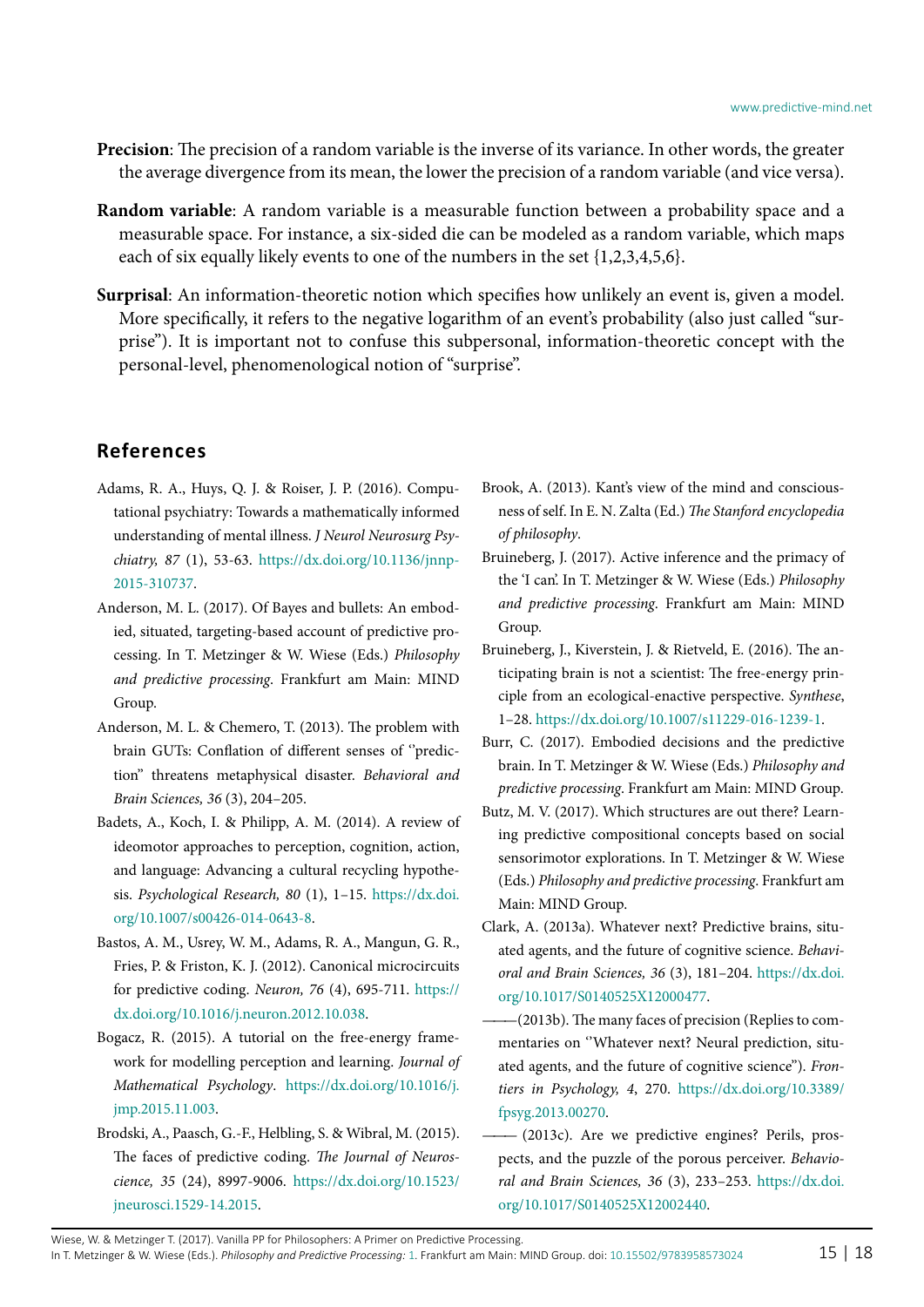<span id="page-15-12"></span>*———* (2015). Radical predictive processing. *The Southern Journal of Philosophy*, 53, 3–27. https://dx.doi. org/10.1111/sjp.12120.

<span id="page-15-3"></span>*———* (2016). *Surfing uncertainty: Prediction, action, and the embodied mind.* New York: Oxford University Press.

- <span id="page-15-0"></span>*———*(2017). How to knit your own Markov blanket: Resisting the second law with metamorphic minds. In T. Metzinger & W. Wiese (Eds.) *Philosophy and predictive processing*. Frankfurt am Main: MIND Group.
- <span id="page-15-14"></span>*———* (in press). Busting out: Predictive brains, embodied minds, and the puzzle of the evidentiary veil. *Noûs*. [https://dx.doi.org/10.1111/nous.12140.](https://dx.doi.org/10.1111/nous.12140)
- <span id="page-15-10"></span>Clowes, M. B. (1969). Pictorial relationships – A syntactic approach. In B. Meltzer & D. Michie (Eds.) (pp. 361– 383). Edinburgh, UK: Edinburgh University Press.
- <span id="page-15-22"></span>Colombo, M. (2017). Social motivation in computational neuroscience: Or if brains are prediction machines then the Humean theory of motivation is false. In J. Kieverstein (Ed.) *Routledge handbook of philosophy of the social mind.* Abingdon, OX / New York, NY: Routledge.
- <span id="page-15-11"></span>Dennett, D. C. (2013). *Intuition pumps and other tools for thinking.* New York, N.Y., and London, UK: W.W. Norton & Company.
- <span id="page-15-24"></span>Dewhurst, J. (2017). Folk psychology and the Bayesian brain. In T. Metzinger & W. Wiese (Eds.) *Philosophy and predictive processing*. Frankfurt am Main: MIND Group.
- <span id="page-15-6"></span>Downey, A. (2017). Radical sensorimotor enactivism & predictive processing. Providing a conceptual framework for the scientific study of conscious perception. In T. Metzinger & W. Wiese (Eds.) *Philosophy and predictive processing*. Frankfurt am Main: MIND Group.
- <span id="page-15-7"></span>Dołega, K. (2017). Moderate predictive processing. In T. Metzinger & W. Wiese (Eds.) *Philosophy and predictive processing*. Frankfurt am Main: MIND Group.
- <span id="page-15-9"></span>Drayson, Z. (2017). Modularity and the predictive mind. In T. Metzinger & W. Wiese (Eds.) *Philosophy and predictive processing*. Frankfurt am Main: MIND Group.
- <span id="page-15-8"></span>Egan, F. (2014). How to think about mental content. *Philosophical Studies, 170* (1), 115-135. [https://dx.doi.](https://dx.doi.org/10.1007/s11098-013-0172-0) [org/10.1007/s11098-013-0172-0.](https://dx.doi.org/10.1007/s11098-013-0172-0)
- <span id="page-15-26"></span>Eliasmith, C. (2000). *How neurons mean: A neurocomputational theory of representational content.* PhD dissertation, Washington University in St. Louis. Department of Philosophy.
- <span id="page-15-4"></span>Engel, A. K., Fries, P. & Singer, W. (2001). Dynamic predictions: Oscillations and synchrony in top-down processing. *Nat Rev Neurosci, 2* (10), 704–716.
- <span id="page-15-1"></span>Fabry, R. E. (2017a). Predictive processing and cognitive development. In T. Metzinger & W. Wiese (Eds.) *Philoso-*

*phy and predictive processing*. Frankfurt am Main: MIND Group.

- <span id="page-15-2"></span> $-$  (2017b). Transcending the evidentiary boundary: Prediction error minimization, embodied interaction, and explanatory pluralism. *Philosophical Psychology*, 1–20[. https://dx.doi.org/10.1080/09515089.2016.12726](https://dx.doi.org/10.1080/09515089.2016.1272674) [74.](https://dx.doi.org/10.1080/09515089.2016.1272674)
- <span id="page-15-21"></span>Feldman, H. & Friston, K. J. (2010). Attention, uncertainty, and free-energy. *Frontiers in Human Neuroscience, 4*. [https://dx.doi.org/10.3389/fnhum.2010.00215.](https://dx.doi.org/10.3389/fnhum.2010.00215)
- <span id="page-15-15"></span>Friston, K. (2003). Learning and inference in the brain. *Neural Networks, 16* (9), 1325–1352.
- <span id="page-15-5"></span> $-$  (2005). A theory of cortical responses. *Philosophical Transactions of the Royal Society B: Biological Sciences, 360* (1456), 815-836. [https://dx.doi.org/10.1098/](https://dx.doi.org/10.1098/rstb.2005.1622) [rstb.2005.1622.](https://dx.doi.org/10.1098/rstb.2005.1622)
- <span id="page-15-27"></span> $-(2008)$ . Hierarchical models in the brain. *PLoS Computational Biology, 4* (11), e1000211. [https://dx.doi.](https://dx.doi.org/10.1371/journal.pcbi.1000211) [org/10.1371/journal.pcbi.1000211.](https://dx.doi.org/10.1371/journal.pcbi.1000211)
- <span id="page-15-25"></span> $-(2009)$ . The free-energy principle: A rough guide to the brain? *Trends in Cognitive Sciences, 13* (7), 293–301. [https://dx.doi.org/10.1016/j.tics.2009.04.005.](https://dx.doi.org/10.1016/j.tics.2009.04.005)
- <span id="page-15-17"></span> $-$  (2010). The free-energy principle: A unified brain theory? *Nature Reviews Neuroscience, 11* (2), 127–138. [https://dx.doi.org/10.1038/nrn2787.](https://dx.doi.org/10.1038/nrn2787)
- <span id="page-15-16"></span>Friston, K. & Buzsáki, G. (2016). The functional anatomy of time: What and when in the brain. *Trends in Cognitive Sciences, 20* (7), 500–511. [https://dx.doi.org/10.1016/j.](https://dx.doi.org/10.1016/j.tics.2016.05.001) [tics.2016.05.001.](https://dx.doi.org/10.1016/j.tics.2016.05.001)
- <span id="page-15-13"></span>Friston, K. & Kiebel, S. (2009). Predictive coding under the free-energy principle. *Philosophical Transactions of the Royal Society B: Biological Sciences, 364* (1521), 1211– 1221. [https://dx.doi.org/10.1098/rstb.2008.0300.](https://dx.doi.org/10.1098/rstb.2008.0300)
- <span id="page-15-20"></span>Friston, K. J. & Stephan, K. E. (2007). Free-energy and the brain. *Synthese, 159* (3), 417-458. [https://dx.doi.](https://dx.doi.org/10.1007/s11229-007-9237-y) [org/10.1007/s11229-007-9237-y.](https://dx.doi.org/10.1007/s11229-007-9237-y)
- <span id="page-15-18"></span>Friston, K., Mattout, J. & Kilner, J. (2011). Action understanding and active inference. *Biological Cybernetics, 104* (1-2), 137–160. [https://dx.doi.org/10.1007/s00422-](https://dx.doi.org/10.1007/s00422-011-0424-z) [011-0424-z.](https://dx.doi.org/10.1007/s00422-011-0424-z)
- <span id="page-15-19"></span>Friston, K., Samothrakis, S. & Montague, R. (2012a). Active inference and agency: Optimal control without cost functions. *Biological Cybernetics, 106* (8), 523-541. [https://dx.doi.org/10.1007/s00422-012-0512-8.](https://dx.doi.org/10.1007/s00422-012-0512-8)
- <span id="page-15-23"></span>Friston, K., Adams, R., Perrinet, L. & Breakspear, M. (2012b). Perceptions as hypotheses: Saccades as experiments. *Frontiers in Psychology, 3* (151)[. https://dx.doi.](https://dx.doi.org/10.3389/fpsyg.2012.00151) [org/10.3389/fpsyg.2012.00151.](https://dx.doi.org/10.3389/fpsyg.2012.00151)

Wiese, W. & Metzinger T. (2017). Vanilla PP for Philosophers: A Primer on Predictive Processing.

In T. Metzinger & W. Wiese (Eds.). *Philosophy and Predictive Processing:* [1](http://predictive-mind.net/papers/@@chapters?nr=1). Frankfurt am Main: MIND Group. doi: [10.15502/9783958573024](http://dx.doi.org/10.15502/9783958573024) 16 | 18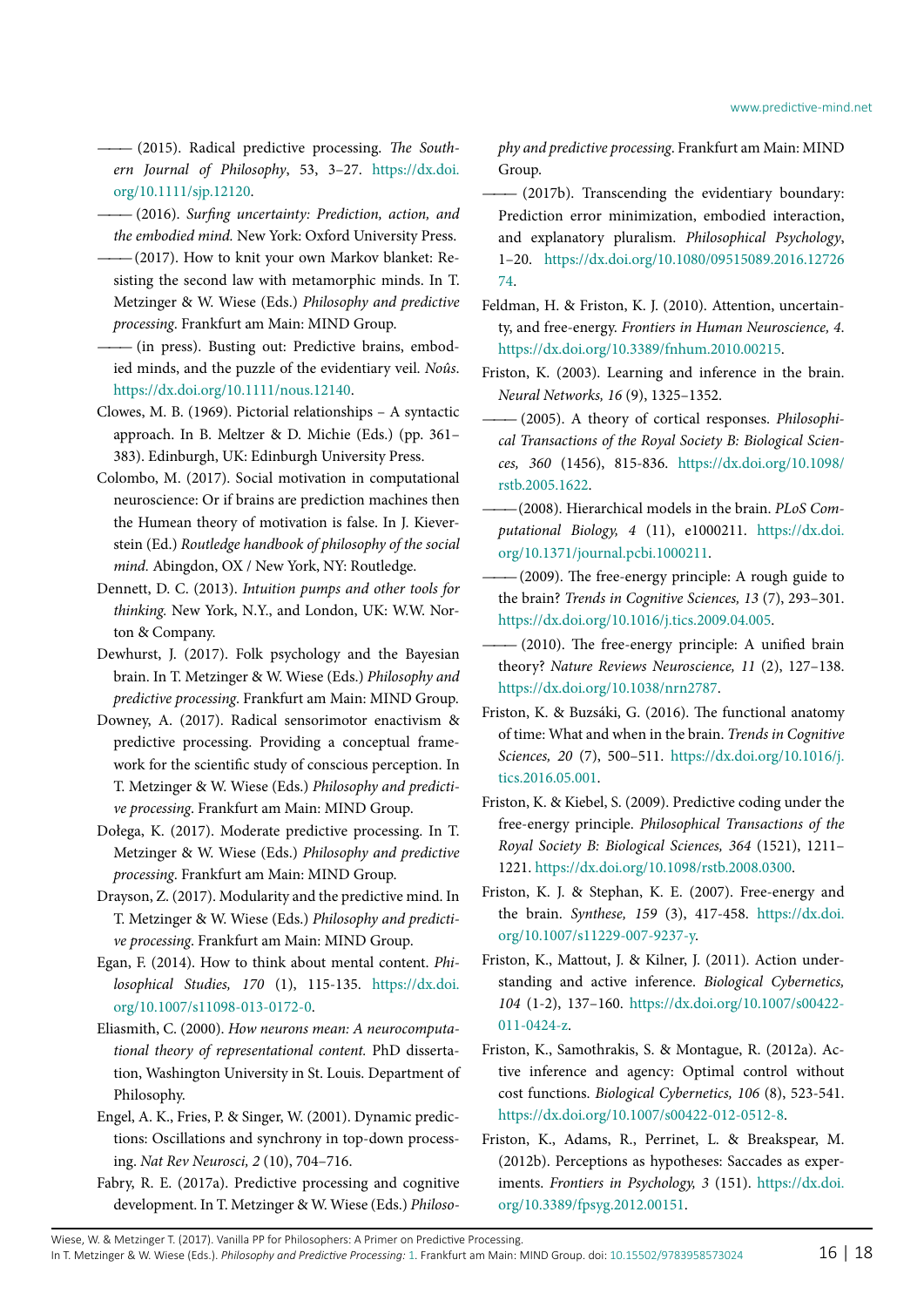- <span id="page-16-23"></span>Friston, K. J., Stephan, K. E., Montague, R. & Dolan, R. J. (2014). Computational psychiatry: The brain as a phantastic organ. *The Lancet Psychiatry, 1* (2), 148–158. [https://dx.doi.org/10.1016/S2215-0366\(14\)70275-5.](https://dx.doi.org/10.1016/S2215-0366(14)70275-5)
- <span id="page-16-7"></span>Giordanetti, P., Pozzo, R. & Sgarbi, M. (2012). *Kant's philosophy of the unconscious.* Berlin, Boston: De Gruyter.
- <span id="page-16-21"></span>Gonzalez-Gadea, M. L., Chennu, S., Bekinschtein, T. A., Rattazzi, A., Beraudi, A., Tripicchio, P., Moyano, B., Soffita, Y., Steinberg, L., Adolfi, F., Sigman, M., Marino, J., Manes, F. & Ibanez, A. (2015). Predictive coding in autism spectrum disorder and attention deficit hyperactivity disorder. *Journal of Neurophysiology, 114* (5), 2625- 2636. [https://dx.doi.org/10.1152/jn.00543.2015.](https://dx.doi.org/10.1152/jn.00543.2015)
- <span id="page-16-25"></span>Gregory, R. L. (1980). Perceptions as hypotheses. *Philosophical Transactions of the Royal Society of London. B, Biological Sciences, 290* (1038), 181–197.
- <span id="page-16-10"></span>Grush, R. (2004). The emulation theory of representation: Motor control, imagery, and perception. *Behavioral and Brain Sciences, 27* (3), 377–396.
- <span id="page-16-8"></span>Gładziejewski, P. (2016). Predictive coding and representationalism. *Synthese*, 559–582. [https://dx.doi.](https://dx.doi.org/10.1007/s11229-015-0762-9) [org/10.1007/s11229-015-0762-9.](https://dx.doi.org/10.1007/s11229-015-0762-9)
- <span id="page-16-27"></span>Harkness, D. L. & Keshava, A. (2017). Moving from the what to the how and where – Bayesian models and predictive processing. In T. Metzinger & W. Wiese (Eds.) *Philosophy and predictive processing*. Frankfurt am Main: MIND Group.
- <span id="page-16-15"></span>Herbart, J. F. (1825). *Psychologie als Wissenschaft neu gegründet auf Erfahrung, Metaphysik und Mathematik. Zweiter, analytischer Teil.* Königsberg: Unzer.
- <span id="page-16-24"></span>Hohwy, J. (2010). The hypothesis testing brain: Some philosophical applications. In W. Christensen, E. Schier & J. Sutton (Eds.) *Proceedings of the 9th conference of the Australasian society for cognitive science* (pp. 135–144). Macquarie Centre for Cognitive Science[. https://dx.doi.](https://dx.doi.org/10.5096/ASCS200922) [org/10.5096/ASCS200922.](https://dx.doi.org/10.5096/ASCS200922)
	- $-(2012)$ . Attention and conscious perception in the hypothesis testing brain. *Frontiers in Psychology, 3*. [https://](https://dx.doi.org/10.3389/fpsyg.2012.00096) [dx.doi.org/10.3389/fpsyg.2012.00096.](https://dx.doi.org/10.3389/fpsyg.2012.00096)
	- $-(2013)$ . The predictive mind. Oxford: Oxford University Press.
- <span id="page-16-17"></span><span id="page-16-2"></span><span id="page-16-0"></span>*———*(2016). The self-evidencing brain. *Noûs, 50* (2), 259– 285. [https://dx.doi.org/10.1111/nous.12062.](https://dx.doi.org/10.1111/nous.12062)
- <span id="page-16-1"></span> $-$  (2017). How to entrain your evil demon. In T. Metzinger & W. Wiese (Eds.) *Philosophy and predictive processing*. Frankfurt am Main: MIND Group.
- <span id="page-16-14"></span>Hommel, B. (2015). The theory of event coding (TEC) as embodied-cognition framework. *Frontiers in Psychology, 6*[. https://dx.doi.org/10.3389/fpsyg.2015.01318.](https://dx.doi.org/10.3389/fpsyg.2015.01318)
- <span id="page-16-13"></span>Hommel, B., Müsseler, J., Aschersleben, G. & Prinz, W. (2001). The theory of event coding (TEC): A framework for perception and action planning. *Behavioral and Brain Sciences, 24*, 849–878. [https://dx.doi.org/10.1017/](https://dx.doi.org/10.1017/S0140525X01000103) [S0140525X01000103.](https://dx.doi.org/10.1017/S0140525X01000103)
- <span id="page-16-9"></span>Horn, B. K. P. (1980). *Derivation of invariant scene characteristics from images* (pp. 371–376)[. https://dx.doi.](https://dx.doi.org/10.1145/1500518.1500579) [org/10.1145/1500518.1500579.](https://dx.doi.org/10.1145/1500518.1500579)
- <span id="page-16-12"></span>James, W. (1890). *The principles of psychology.* New York: Henry Holt.
- <span id="page-16-5"></span>Kant, I. (1998). *Critique of pure reason.* Cambridge, MA: Cambridge University Press.
- <span id="page-16-3"></span>*———* (1998[1781/87]). *Kritik der reinen Vernunft.* Hamburg: Meiner.
- <span id="page-16-26"></span>Kiefer, A. (2017). Literal perceptual inference. In T. Metzinger & W. Wiese (Eds.) *Philosophy and predictive processing*. Frankfurt am Main: MIND Group.
- <span id="page-16-19"></span>Lake, B. M., Salakhutdinov, R. & Tenenbaum, J. B. (2015). Human-level concept learning through probabilistic program induction. *Science, 350* (6266), 1332-1338. [https://dx.doi.org/10.1126/science.aab3050.](https://dx.doi.org/10.1126/science.aab3050)
- <span id="page-16-11"></span>Lee, T. S. & Mumford, D. (2003). Hierarchical Bayesian inference in the visual cortex. *J. Opt. Soc. Am. A, 20* (7), 1434–1448. [https://dx.doi.org/10.1364/](https://dx.doi.org/10.1364/JOSAA.20.001434) [JOSAA.20.001434.](https://dx.doi.org/10.1364/JOSAA.20.001434)
- <span id="page-16-4"></span>Lenoir, T. (2006). Operationalizing Kant: Manifolds, models, and mathematics in Helmholtz's theories of perception. In M. Friedman & A. Nordmann (Eds.) *The Kantian legacy in nineteenth-century science* (pp. 141–210). Cambridge, MA: MIT Press.
- <span id="page-16-20"></span>Limanowski, J. (2017). (Dis-)attending to the body. Action and self-experience in the active inference framework. In T. Metzinger & W. Wiese (Eds.) *Philosophy and predictive processing*. Frankfurt am Main: MIND Group.
- <span id="page-16-16"></span>Lotze, R. H. (1852). *Medicinische Psychologie oder Physiologie der Seele.* Leipzig: Weidmann'sche Buchhandlung.
- <span id="page-16-6"></span>Metzinger, T. (2004[2003]). *Being no one: The self-model theory of subjectivity.* Cambridge, MA: MIT Press.
- <span id="page-16-18"></span>*———*(2017). The problem of mental action. Predictive control without sensory sheets. In T. Metzinger & W. Wiese (Eds.) *Philosophy and predictive processing*. Frankfurt am Main: MIND Group.
- <span id="page-16-22"></span>Palmer, C. J., Paton, B., Kirkovski, M., Enticott, P. G. & Hohwy, J. (2015). Context sensitivity in action decreases along the autism spectrum: A predictive processing perspective. *Proceedings of the Royal Society of London B: Biological Sciences, 282* (1802)[. https://dx.doi.](https://dx.doi.org/10.1098/rspb.2014.1557) [org/10.1098/rspb.2014.1557.](https://dx.doi.org/10.1098/rspb.2014.1557)

Wiese, W. & Metzinger T. (2017). Vanilla PP for Philosophers: A Primer on Predictive Processing. In T. Metzinger & W. Wiese (Eds.). *Philosophy and Predictive Processing:* [1](http://predictive-mind.net/papers/@@chapters?nr=1). Frankfurt am Main: MIND Group. doi: [10.15502/9783958573024](http://dx.doi.org/10.15502/9783958573024) 17 | 18